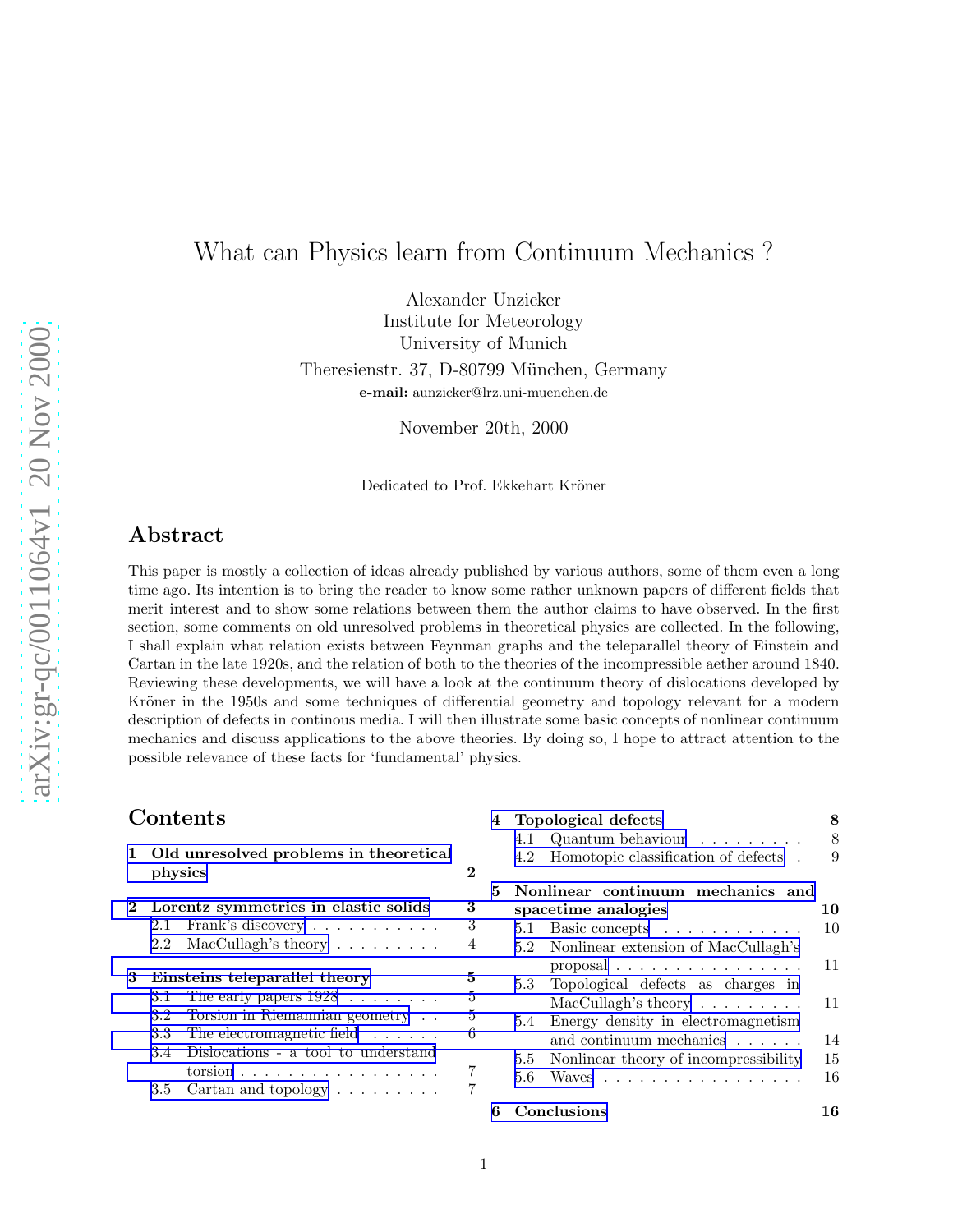# <span id="page-1-0"></span>1 Old unresolved problems in theoretical physics

After the foundation of modern physics with its cornerstones quantum mechanics and general relativity up to 1930, theoretical physics has developed in a less revolutionary manner in the past decades. Richard Feynman mentioned in his Nobel lecture (1965) that he was driven by the hope to *calculate* the rest energy of an electron - which is an experimentally well-known quantity of 0.511 MeV. Not much has happened yet towards the solution of this problem. Another example where physicists seem to have surrendered regards the mass ratios  $m_p/m_e = 1836.15...$ ,  $m_n/m_e = 1838.68...$  $m_u/m_e = 206.768...$  of protons, neutrons, myons and others with respect to the electron. It seems like an evidence of incapacity for present day physics that the only attempts to calculate these numbers are some playing with powers of  $e's$  and  $\pi's$  without any physical background.<sup>1</sup> The same development has taken place with the fine structure constant  $\alpha = 137.03597...$  Feynman commented:

> 'It is one of the *greatest* damn mysteries of physics. We know what kind of a dance to do experimentally to measure this number very accurately, but we don't know what kind of a dance to do on a computer to make this number come out - without putting it in secretely ! ... all good theoretical physicists put this number on the wall and worry about it'.<sup>2</sup>

Today's physicists seem to prefer announcing some great unification now and then instead. Even more remote to a solution is the problem<sup>3</sup> of the ratio of the electromagnetic and gravitational force, which is around  $10^{40}$ . In this sense, physics hasn't moved closer towards a great unification since the speculations of [Eddington \(1929](#page-16-0)) and [Dirac \(1939](#page-16-0)). But should physicists disregard these problems forever ?

Is there a reason why nature does not permit us to resolve these puzzles as a matter of principle, like the quadrature of the circle ? If this should be the case, physicists havn't done their homework yet by proving their ' $\pi$ ' to be transcendent.

Quantum electrodynamics had a great success after having calculated the the magnetic moment  $1.00115965\mu_B$  of the electron and the Lamb shift of about 1040 MHz. However, in view of the above unsolved questions<sup>4</sup>, does this justify to build a general theory of physics on renormalization ? Even Feynman himself was never convinced of the correctness of that theory:

> 'It's surprising that the theory still hasn't been proved self-consistent one way or the other by now; I suspect that renormalization is not mathematically legitimate.' ([Feynman 1985,](#page-17-0) p. 128).

Dirac expressed himself more drastically: 'This is just not sensible mathematics. Sensible mathematics involves neglecting a quantity when it turns out to be small - not neglecting it because it is infinitely great and you do not want it.'  $5$  However, since the times of QED a kind of monoculture of physical theories have been developed on its conceptual basis. Even Feynman commented self-ironically on the theories based on QED:

> 'so when some fool physicist gives a lecture at UCLA in 1983 and says: "This is the way it works, and look how wonderfully similar the theories are," it's not because nature is *really* similar; it's because the physicists have only been able to think of the same damn thing, over and over again.' [\(Feynman 1985,](#page-17-0) chap. 4, p.149).

Is it therefore not astonishing that general relativity remained 'off side' from the 'rest' of theoretical physics.<sup>6</sup>

In Ryder's [\(1985](#page-18-0)) book on quantum field theory we can read: 'the quantisation of the theory is beset by great problems.'... 'in electrodynamics the field is

<sup>&</sup>lt;sup>1</sup>How to play at least efficiently, one can read in [Bailey](#page-16-0) [and Ferguson \(1989\)](#page-16-0).

 ${}^{2}$ [Feynman 1985,](#page-17-0) chap. 4.

<sup>3</sup>This problem, which was already mentioned by [Dirac](#page-16-0) [\(1939](#page-16-0)), was recently put in evidence by [Weinberg \(1999](#page-18-0)).

<sup>4</sup>As Feynman pointed out in his famous lectures ([Feyn](#page-17-0)[man, R.B., and Sands 1963\)](#page-17-0), the quantization of electrodynamics did not resolve the basic inconsistency of electrodynamics that predicts (with Coulomb's law and the energy density of the field) an infinite energy for the electron.

 $5$ cited by [Kaku \(1993](#page-17-0)), p. 12.

<sup>6</sup> Interestingly, experimenters face an embarrassing uncertainty  $(1, 5 \ 10^{-3})$  arising from discrepant measurements of the value of the gravitational constant G. Recently, [Vargas](#page-18-0) [and Torr \(1999](#page-18-0)) suspected a theoretical reason for this.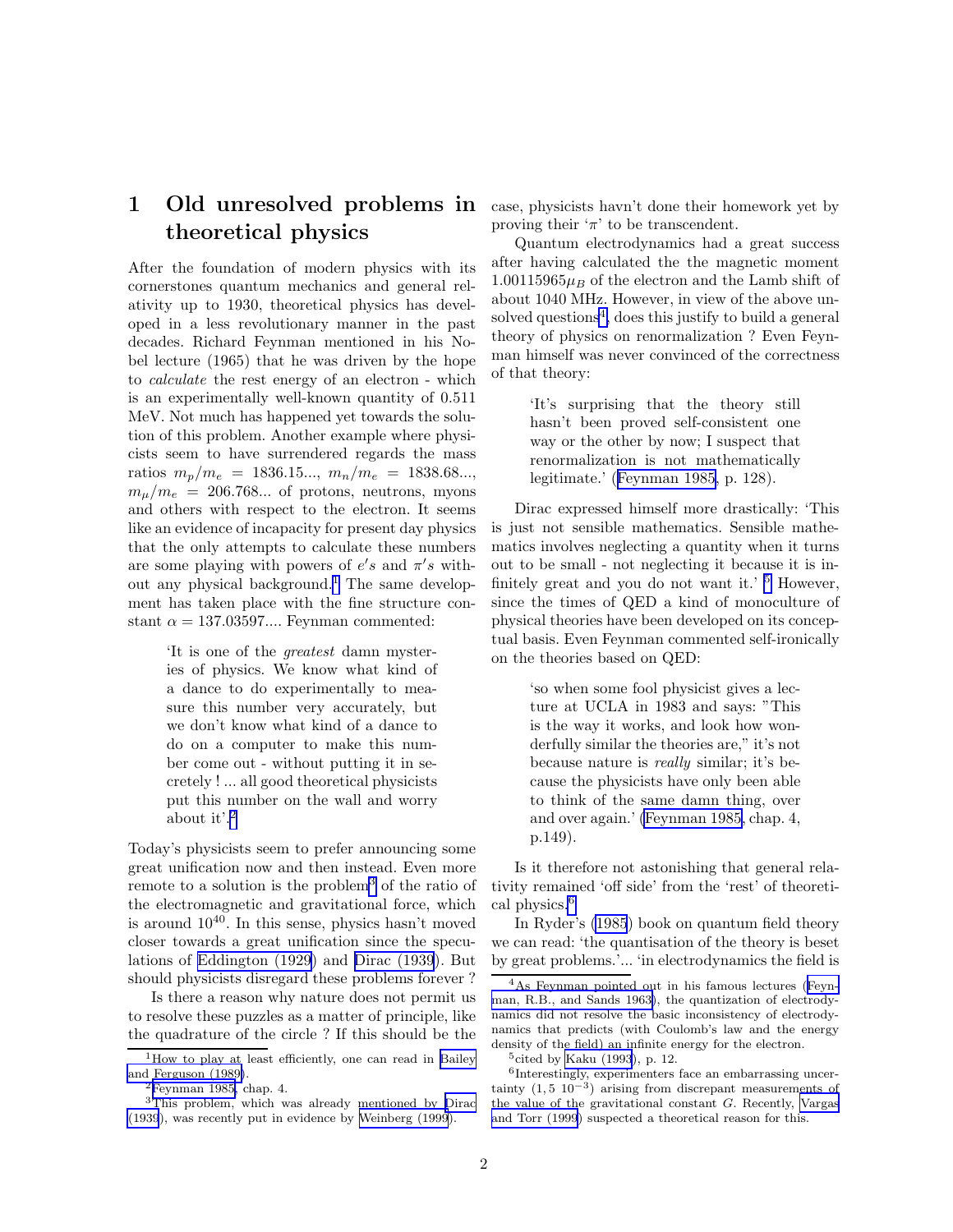<span id="page-2-0"></span>an actor on the spacetime stage, whereas in gravity the actor becomes the spacetime stage itself.' Then the comment follows: ..'In view of this, the particle physicist is justified in ignoring gravity - and because of the difficulties mentioned above is happy to!' This kind of reasoning seems to be searching a key in the shine of a lamppost because one can see there, even if the key had been lost elsewhere in the dark.

In view of the unresolved problems physicists are rather justified to dig out and reconsider old ideas of excellent scientists - and because of the pleasure of reading their papers they should be happy to!

# 2 Lorentz symmetries in elastic solids

### 2.1 Frank's discovery

This section should guide the readers attention to a paper 'On the Equations of Motion of Crystal Dislocations' of [Frank \(1949\)](#page-17-0). The abstract follows:

> 'It is shown that when a Burgers screw dislocation moves with velocity  $v$  it suffers a longitudinal contraction by the factor  $\sqrt{1-\frac{v^2}{c^2}}$ , where c is the velocity of transverse sound. The total energy of the moving dislocation is given by th formula  $E = E_0/(1 - \frac{v^2}{c^2})$  $\frac{v^2}{c^2}$ )<sup> $\frac{1}{2}$ </sup>, where  $E_0$  is the potential energy of the dislocation at rest. Taylor dislocations behave in a qualitatively similar manner, complicated by the fact that both longitudinal and transverse displacements and sound velocities are involved.'

A visualization of dislocations in crystals is given in fig. [2](#page-6-0) in section [3.4.](#page-6-0) As has been pointed out by Frank, dislocations appear to have a particle- like behaviour. Their motion in a crystal close to the velocity of transverse sound is analogous to the motion of a particle close to the speed of light. Is this just a coincidence ? At the first look, dislocations are a very special kind of defect. For deriving the above result, Frank considers the deformation field of a screw dislocation

$$
u_x = 0, \quad u_y = 0 \quad u_z = (b/2\pi) \arctan\frac{y}{x}, \qquad (1)
$$

which is, since  $\frac{\partial^2}{\partial x^2}u_z + \frac{\partial^2}{\partial y^2}u_z = 0$  and  $div \mathbf{u} =$  $\frac{d}{dz}u_z=0$ , a statical solution of pure shear type of the Navier equation

$$
-(\lambda+2\mu) grad \ div \mathbf{u} + \mu \ curl \ curl \mathbf{u} = \rho \frac{\partial^2 \mathbf{u}}{\partial t^2} (2)
$$

the displacement components  $\mathbf{u} = (u_x, u_y, u_z)$  have to satisfy. For the following, it is sufficient to consider only the last two terms.

A dislocation propagating in  $x$ -direction with velocity v must be represented by a time-independent function of x', y and z, where  $x' = x - vt$ . With this substitution,  $\frac{\partial^2}{\partial t^2}$  becomes  $v^2 \frac{\partial^2}{\partial x'^2}$ , and the remaining terms of eqn.  $2$  read:

$$
\mu(\frac{\partial^2}{\partial y^2} + \frac{\partial^2}{\partial z^2}) + (\mu - v^2 \rho) \frac{\partial^2}{\partial x'^2} = 0 \tag{3}
$$

With the further substitution

$$
x'' = x' \sqrt{1 - \frac{v^2 \rho}{\mu}} = (x - vt)(1 - \frac{v^2}{c^2})^{-\frac{1}{2}}, \quad (4)
$$

where  $c = \sqrt{\mu/\rho}$  is the velocity of transverse sound, the solution of a propagating dislocation has a form identical to the solution (1) of the dislocation at rest, apart from the substitution  $x \to x'$ , a 'Lorentz contraction'.

As [Weertman and Weertman \(1979\)](#page-18-0), p. 8, commented: 'This distorsion is analogous to the contraction and expansion of the electric field surrounding an electron.' Frank went ahead and showed that the elastic energy of the moving screw dislocation increases with the factor  $\left(1-\frac{v^2}{c^2}\right)$  $\frac{v^2}{c^2}$ ) –  $\frac{1}{2}$ .

The question arises, whether this relativistic behaviour<sup>7</sup> is a consequence of the special solution  $(1)$ or a more general effect. However, things would get more complicated only if the dilatational part  $div$   ${\bf u}$ 

<sup>&</sup>lt;sup>7</sup>Radiation damping. Interestingly, a phenomenon of radiation damping seems to occur in the dynamics of dislocations ([Kosevic 1962; Kosevic 1979](#page-17-0)). That means, a part of the energy used in order to accelerate a dislocation is dissipated by the production of transversal sound waves. It should be noted that radiation damping in classical physics is everything but well understood. As e.g. [\(Dirac 1938](#page-16-0)), eq. 24, [Lan](#page-17-0)[dau and Lifshitz \(1972\)](#page-17-0), par. 75 or [Feynman et al. \(1963\)](#page-17-0), chap. 28 point out, the Lorentz force  $\vec{F}_L = e\vec{v} \times \vec{B}$  is just an approximation for small values of  $dv/dt$ , and a general formula for the radiation emitted by an accelerated electron does not exist. The quantization of electrodynamics didn't resolve this problem either.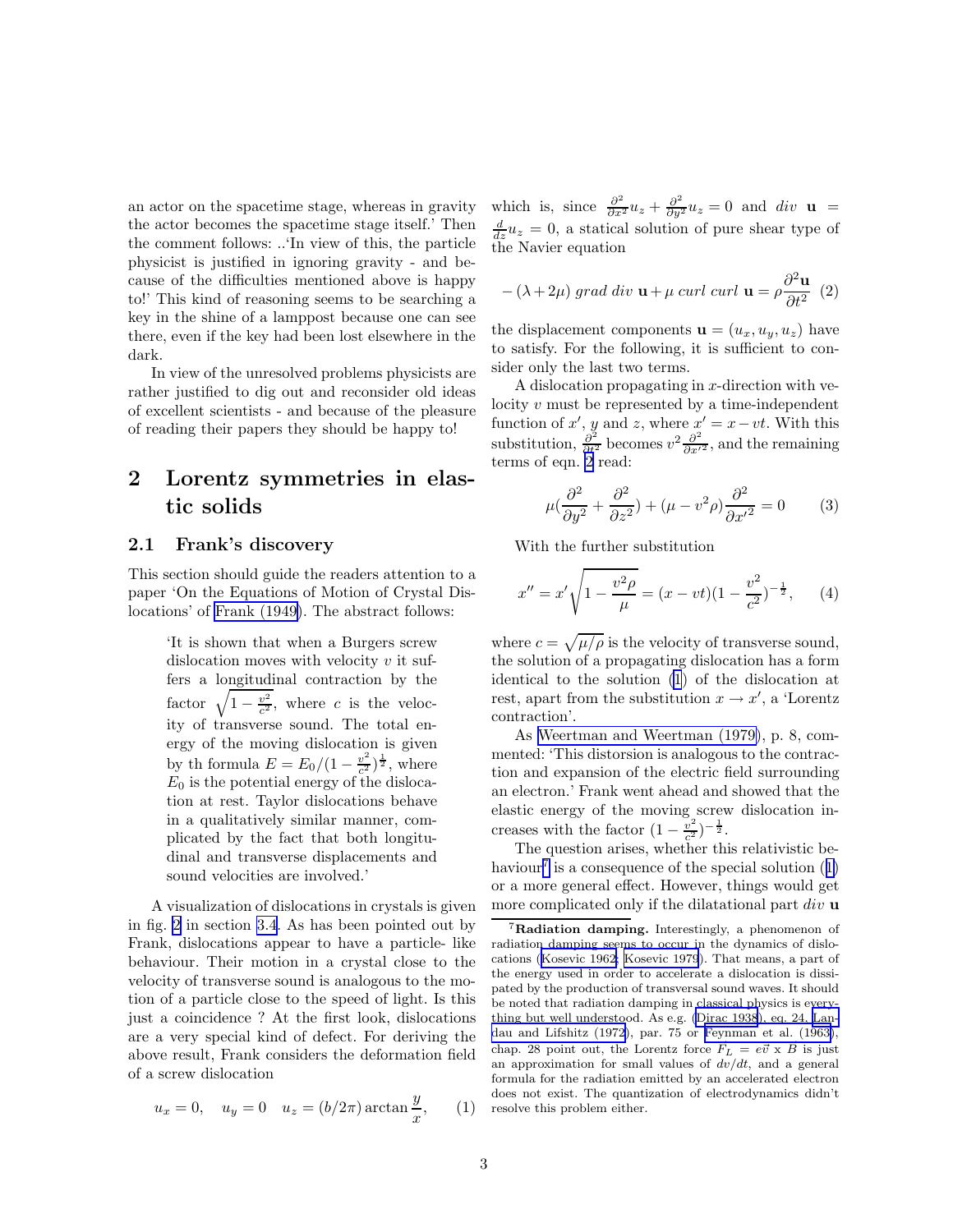<span id="page-3-0"></span>of the displacement in eqn. [2](#page-2-0) does *not* vanish. If it vanishes instead, the above transformation  $x \to x''$ can obviously be applied to *every* solution of [\(2](#page-2-0)). The condition of the vanishing dilatation can be formally realized by letting go  $\lambda$  to infinity, which does physically mean that the medium is incompressible.<sup>8</sup> The reader who is interested in details may look how other authors like [Eshelby \(1949\)](#page-17-0), [Weert](#page-18-0)man and Weertman  $(1979)$ , Günther  $(1988)$ , and in a somewhat redundant way, Günther (1996) have developed these analogies further, obtaining all features of special relativity including time dilatation etc. Thus, propagating solutions in an incompressible elastic continuum behave exactly as relativistic particles, if the speed of light is identified with the velocity of transverse sound.

### 2.2 MacCullagh's theory

Can these relativistic effects, apart from being a curiosity of elasticity theory, have a deeper meaning ? It does not seem so, because all attempts of describing fundamental physics with continuum mechanics in the 19th century have been falsified by the famous experiments by Michelson and Morley that seem to have disproved the concept of an aether. What's wrong here ? The point is, the physicists of the 19th century imagined particles as made of an external substance distinct from the 'aether', which for some reason can pass through it without (or with infinitely little) friction even with infinitely great velocities.

The aether theorists Young and Fresnel, Stokes, Navier, Cauchy, Lord Kelvin and Green never thought of particles as being topological defects creating a displacement field - which is not astonishing, since the first examples of such defects, dislocations in solids, were discovered in [1934](#page-18-0) by Taylor, almost 30 years after aether theories had disappeared from the stage of theoretical physics. In view of the results of [Frank \(1949](#page-17-0)) and others, however, one must say that *the wrong concept was not describing spacetime as an elastic continuum but a wrong or missing picture of particles moving in it*. Therefore, theories of an incompressible aether like for example the one of [MacCullagh \(1839](#page-17-0)) do not contradict the the experiments of Michelson and Morley, if moving particles

are assumed to be propagating solutions.<sup>9</sup>

Let's have a look how  $MacCullagh<sup>10</sup>$  identified the elecromagnetic quantities with those of an incompressible elastic aether:

According to this theory, one may identify the electric<sup>11</sup> field  $\vec{E}$  with the curl of the displacement field  $\nabla$  x **u** and the magnetic field strength  $\vec{H}$  with its time derivative  $\frac{d\mathbf{u}}{dt}$ . Then, the Navier equation ([2\)](#page-2-0) reduces to

$$
\rho \frac{\partial^2 \mathbf{u}}{\partial t^2} = \mu \ \text{curl curl } \mathbf{u} \tag{5}
$$

which is  $(\mu)$  is the shear modulus) equivalent to Maxwell's

$$
\mu_0 \frac{\partial \vec{H}}{\partial t} = \frac{1}{\epsilon_0} \operatorname{curl} \vec{E},\tag{6}
$$

whereas div  $\vec{H} = 0$  follows directly from the incompressibility condition  $div \mathbf{u} = 0$  which implies  $div \frac{d\mathbf{u}}{dt} = 0$ . By definition

$$
div curl \mathbf{u} = 0 \quad \text{and } curl \frac{d}{dt} \mathbf{u} = \frac{d}{dt} curl \mathbf{u} \qquad (7)
$$

holds, which correspond to Maxwell's second pair of equations *in vacuo*. [Whittaker \(1951\)](#page-18-0), p. 143, comments:

> It is evident from this equation (eqn. 5) that if  $div$  **u** is initially zero it will be always zero; we shall suppose this to be the case, so that no longitudianal waves exist at any time in the medium. One of the greatest difficulties which beset elastic-solid theories is thus completely removed.<sup>12</sup>

Before I discuss in section [5.3](#page-10-0) the topological issues how charged particles may enter in this model,

<sup>11</sup>To be precise, the electrostatic induction  $\vec{D}$ , which has to be divided by the dielectricity constant  $\epsilon_0$  to obtain  $\vec{E}$ .

<sup>12</sup>MacCullagh assumed furthermore the elastic energy to be a function of  $curl$  **u**. As we shall see later, this additional assumption is not necessary.

<sup>8</sup>Of course, we are dealing with linear elasticity and have tacitly assumed small displacements. The nonlinear issues are discussed below.

 $9$ As has been pointed out by [Dirac \(1951\)](#page-16-0), aether theories do not contradict quantum mechanics either, as long as the absolute velocity of the aether material appears as a nonmeasurable quantity.

 $10$ This was the result presented in 1839 to the Royal Irish Academy by MacCullagh and published in 1848 in Trans.Roy. Irish Acad. xxi, p.17. The interested reader is referred to the excellent review on aether theories by [Whittaker \(1951\)](#page-18-0), p. 142. ff; p. 280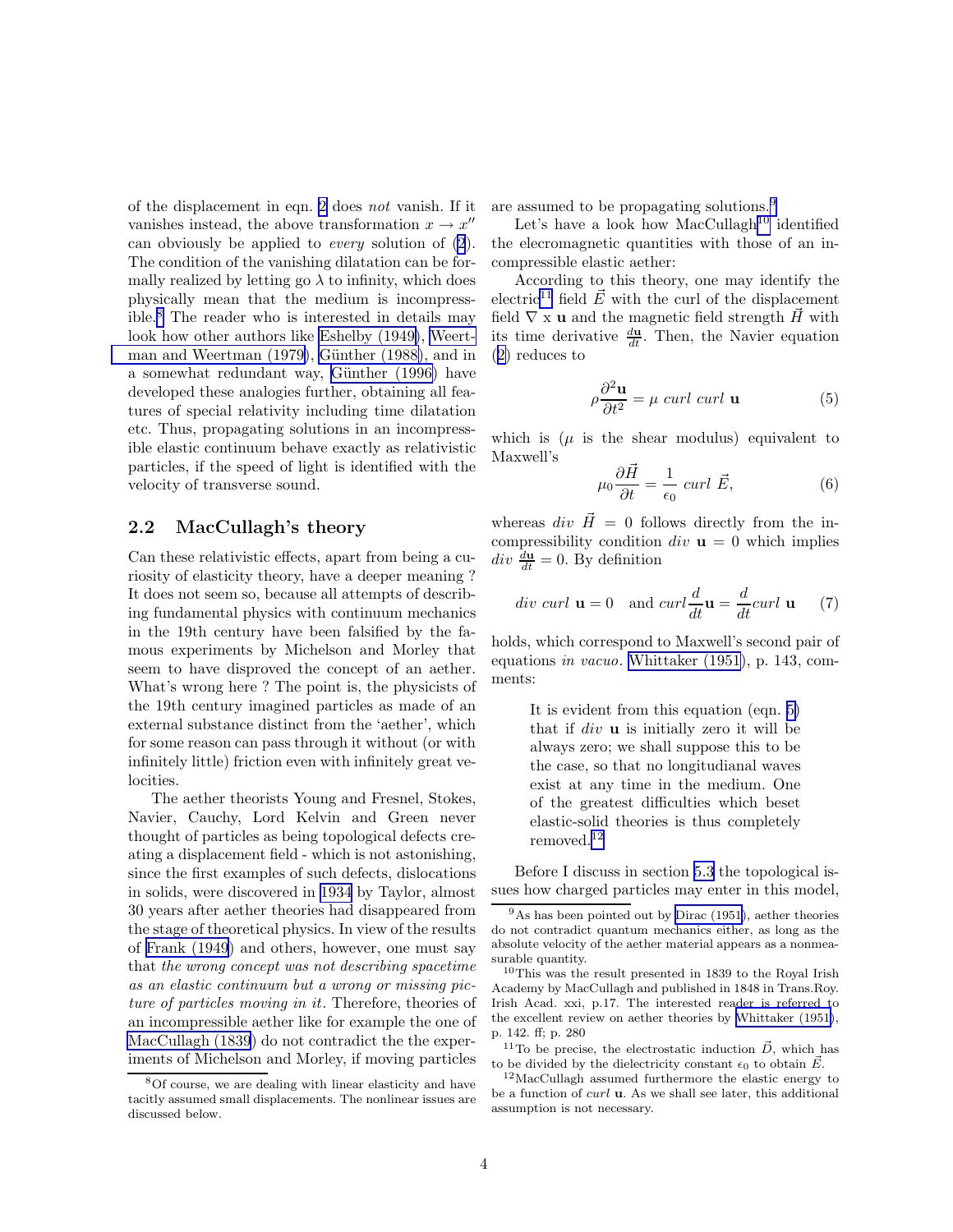<span id="page-4-0"></span>I would like to point out the connection with a paper of Einstein in [1930,](#page-17-0) where he states:  $(46)$ ,  $(47)$  ... correspond to Maxwell's equations of empty space.' Einstein does not mention MacCullagh, although according to historians [\(Kostro 1992\)](#page-17-0) he had given up his rejection to ether already around 1920. But it is better to tell the story from the beginning:

# 3 Einsteins teleparallel theory

#### 3.1 The early papers 1928

There is an amazing contrast between the public admiration for Einstein for having developed general relativity and the importance that is given to his later work in differential geometry.<sup>13</sup> More than once I happened to hear the statement that after 1920 Einstein had published just nonsense. Symptomatically, his work on teleparallel geometries has not been translated in English yet.<sup>14</sup> Of course, there is a reason for the disregard of Einstein's work of the years after 1920: the conflict he had with quantum mechanics. His continuous objections, for example at the Solvay conference in 1927, could not unsettle the success of the new theory. On the contrary: people were realizing more and more that quantum mechanics was a good physical theory because it described the experiments, and got tired of the philosophical attacks launched by Einstein. In plain words: Einstein was a nuisance in the 1920s, and it is quite understandable that physicists were annoyed of the work that he proposed as an alternative to quantum mechanics and called unified field theory. Thus, why should we deal with his cumbersome tensor calculus developed in a series of papers<sup>15</sup> and follow all his attempts that at the end were discarded by Einstein himself ? A closer look at these papers, however, reveals that there is not only no contradiction to quantum mechanics on a conceptual level<sup>16</sup>, but there even arise some surprising facts from that geometry that remind us from the quantum behaviour of particles. I will discuss that in section [4](#page-7-0). But let's listen to [Einstein \(1928b](#page-17-0)) now:

> 'Riemannian Geometry has led to a physical description of the gravitational field in the theory of general relativity, but it did not provide concepts that can be assigned to the electromagnetic field. Therefore, theoreticians aim to find natural generalizations or extensions of Riemannian geometry that are richer of concepts, hoping to get to a logical construction that unifies all physical field concepts under one single leading point.'

### 3.2 Torsion in Riemannian geometry

Einstein was convinced that the geometric description of physics does not stop at the rather special case of Riemannian geometry.<sup>17</sup> In a later paper ([Einstein 1930\)](#page-17-0), he says:

> 'To take into account the facts (...) gravitation, we assume the existence of Riemannian metrics. But in nature we also have electromagnetic fields, which cannot be described by Riemannian metrics. The question arises: How can we add to our Riemannian spaces in a logically natural way an additional structure that provides all this with a uniform character ?'

In the following Einstein refers to an idea that Cartan had pointed out to him already in [1922](#page-16-0) and Einstein did not understand at that time-, the 'Columbus connection'.<sup>18</sup> For Columbus, navigating straight meant going westwards. In terms of differential geometry: parallel transport of vectors means keeping a fixed angle to the lines of constant latitude, whereas usually the straight lines on a sphere are defined as the great circles<sup>19</sup> (fig. [1\)](#page-5-0).

<sup>13</sup>To avoid confusion, it should be mentioned that this theory distinguishes substantially from the so-called Einstein-Cartan-Sciama-Kibble (ECSK) theory. See [Hehl, D.Kerlick,](#page-17-0) [v.d.Heyde, and Nester \(1976](#page-17-0)) for a review of several theories including torsion.

<sup>14</sup>A translation of some of his papers is availible under www.lrz.de/˜ aunzicker/ae1930.html.

<sup>15</sup>[Einstein \(1928b](#page-17-0)); [Einstein \(1928a](#page-16-0)); [Einstein \(1930](#page-17-0)).

<sup>16</sup>Of course, the formalism is quite different from that of quantum mechanics, as that of GR is.

<sup>&</sup>lt;sup>17</sup>It should be mentioned that the notion of Riemannian geometry seems to have changed. Einstein intended a geometry in which the connection was determined by the metric only, with the absence of torsion (see also [Schouten 1954](#page-18-0),[Bilby](#page-16-0) [et al. 1955](#page-16-0)). Modern texts like [Nakahara \(1995\)](#page-18-0) instead require just the existence of a Riemannian metric.

<sup>18</sup>Connection is the differential geometric entity that governs the law of parallel transport of vectors.

 $19$ Therefore, it is necessary to distinguish between *autopar*allels, on which vectors remain parallel, and extremals, that maximize the covered distance .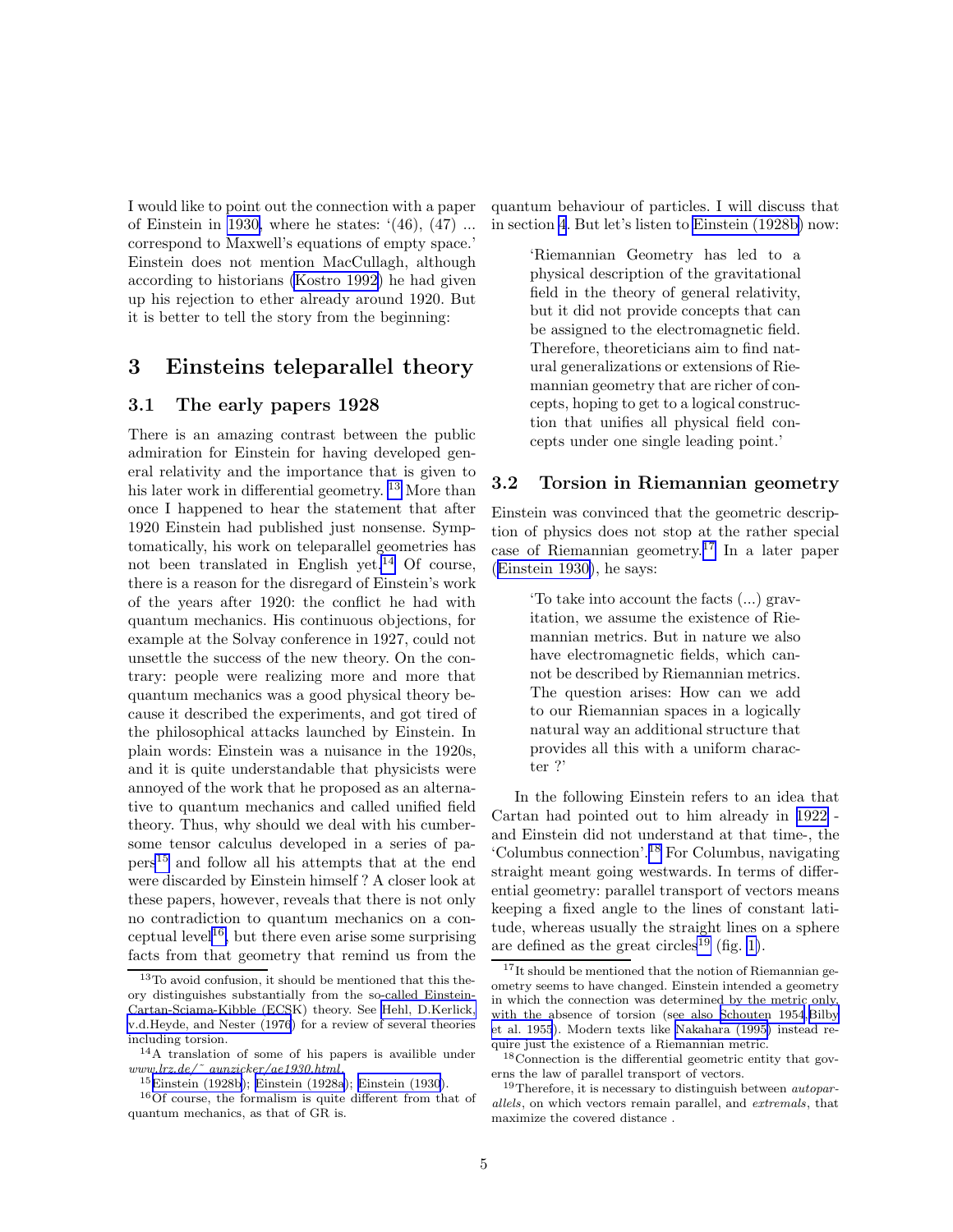<span id="page-5-0"></span>

Figure 1: Visualization of the connection (vector transport rule) proposed by Cartan to Einstein. While transporting a vector (along the dotted line) the angle with the meridians is kept fixed. Thus, directions may be compared globally (Whenever we are speaking of 'west', 'east', 'north' and 'south', we are comparing directions globally !). If this is possible, a teleparallel connection can be given to the manifold and the curvature tensor vanishes.

Surprisingly, with this new connection the sphere has zero curvature but nonzero torsion.<sup>20</sup> If one looks at Fig.1, it becomes clear what Einstein said:

> 'In every point there is a ... orthogonal  $n\text{-}\mathrm{bein}^{21}$ . (...) The orientation of this n-beins is not important in a Riemannian manifold. We assume, that these (...) spaces are governed by still another direction law. We assume, (...) it makes sense to speak of a parallel orientation

 $^{21}n^{-1}$ leg', from German 'bein', means n orthogonal unit vectors.

of all *n*-beins together  $(...).$ 

That was the idea that Einstein applied to spacetime- describe the same physics with another differential geometric entity. Instead of nonzero curvature and vanishing torsion he proposed vanishing curvature and nonzero torsion - from the example fig. 1 it should be clear that this does not change the geometry of space. The advantage is that torsion in four dimensions has more components that curvature - that means one can pay the bill for describing gravity and hope that electromagnetism comes out of the additional components.

The problem was not that Einstein did not find tensor identities that were equivalent to Maxwell's equations, he actually found too many of them - and nobody knows which identity is the right one that represents Maxwells' equations - if there is any. For several reasons (see, e.g. [Unzicker 1996](#page-18-0), section 2.7), the proposed *field equations* ([Einstein 1930,](#page-17-0) eqn. 29 and 30) must be wrong. $^{22}$ 

This does not imply, however, that the quantities he considered cannot have a reasonable meaning.

#### 3.3 The electromagnetic field

We shall stop here as well for a moment and investigate what differential geometric quantities Einstein proposed for the electromagnetic field. In first approximation, he defines the electromagnetic field  $a_{a\mu}$  in ([Einstein 1930,](#page-17-0) eqn. 45) as

$$
a_{a\mu} = \bar{h}_{a\mu} - \bar{h}_{\mu a},\tag{8}
$$

the antisymmetric part of the vielbeins  $\bar{h}_{\mu a}$ . The vielbeins  $h$ , as we shall see below, are nothing other than a generalization of the deformation gradient in continuum mechanics. In the case of a compatible deformation, the antisymmetric part defined in (8) is just the curl of the displacement vector u - the same quantity<sup>23</sup> that had been proposed by MacCullagh !

Thus, this part of Einstein's proposal was a kind of recycling MacCullagh's old idea - I don't know

<sup>20</sup>One can imagine best the difference between curvature and torsion with differential forms. Both are 2-forms, that means quantities that have to be integrated over a 2-surface. If one transports a vector along a closed curve that bounds this surface, in the case of curvature it comes back rotated, and in the case of torsion shifted. Because this shift is done by a vector, torsion is called a vector-valued form, whereas curvature could be called a 'rotation-valued' form. Correctly speaking, it is a  $Lie-algebra$ - valued form. If the vector becomes just rotated (in the so-called metric-compatible case) the curvature form takes values in so(3), the Lie algebra of orthogonal rotations in three-dimensional space. For an introduction to differential forms, see [Flanders \(1963](#page-17-0)) or [Nakahara](#page-18-0) [\(1995](#page-18-0)).

 $22$ In a letter to Salzer (1938, published in [1974\)](#page-18-0), Einstein named as a reason for the failure of his teleparallel theory its representation of the electromagnetic field in first approximation, which does not transform as a tensor. We shall touch this problem in section 5.3.

<sup>23</sup>Actually, it is not clear from Einstein's paper whether he considered the  $a_{a\mu}$  as the tensor of the electromagnetic field or its dual ( $\vec{E}$  and  $\vec{B}$  interchanged) - for Maxwell's equations in empty space it makes no difference.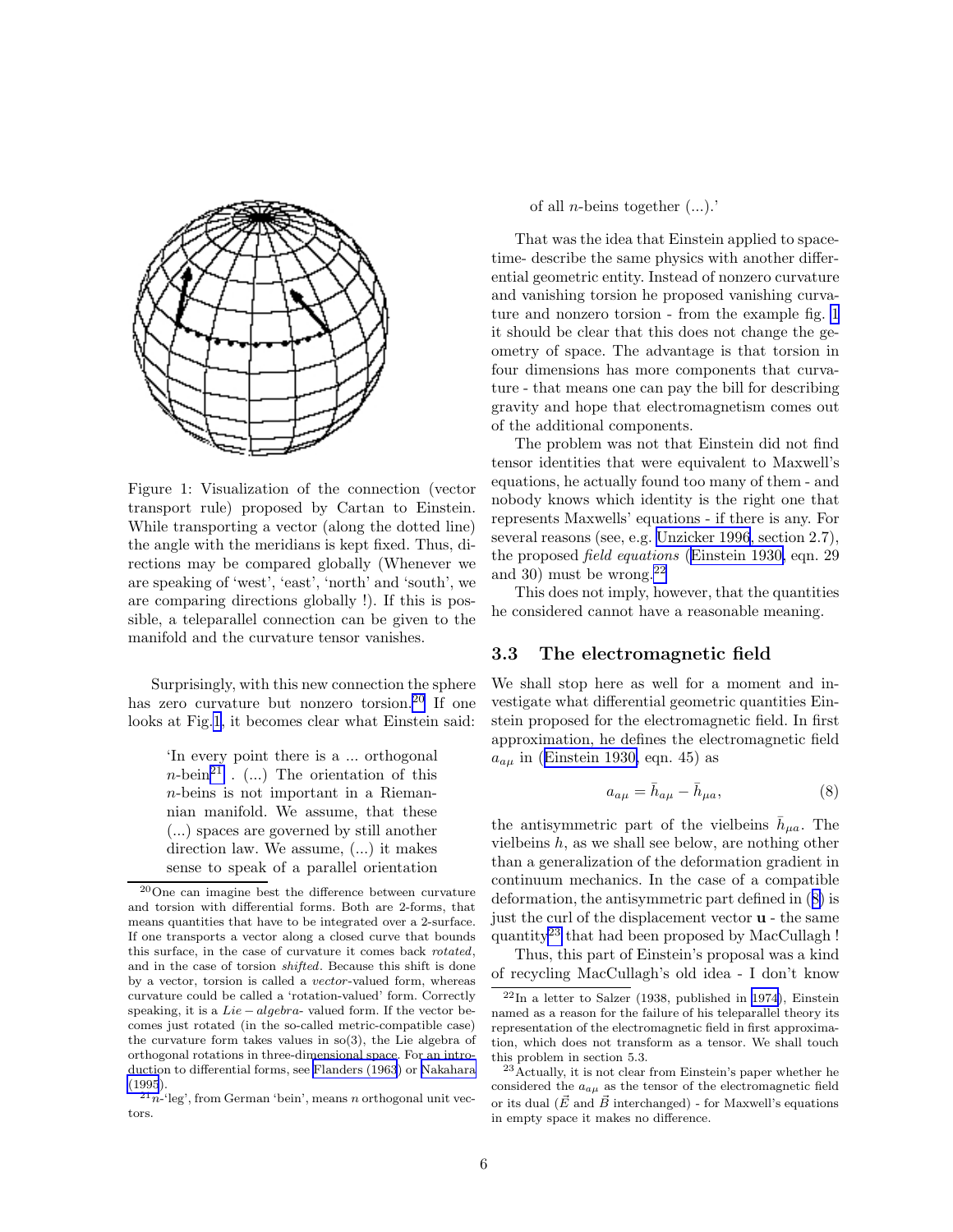<span id="page-6-0"></span>if he was aware of that and if he had liked it, if he were. It seems that at that time Einstein had given up denying the existence of an aether [\(Kostro](#page-17-0) [1992](#page-17-0)), but probably not because he was aware of that relation to MacCullagh's theory.

Einsteins theory, however, is in a sense more general than MacCullagh's - Einstein's continuum cannot be described by a compatible deformation generated by a displacement field; this is a consequence of the nonvanishing torsion.

We will see that there remains a close relation between Einstein and MacCullagh as well. For this, a little excursion is needed to understand what torsion means.

### 3.4 Dislocations - a tool to understand torsion



Figure 2: Examples of an edge (left) and a screw (right) dislocations in a crystal.

In [1952](#page-17-0) Kondo revealed in an article of his wonderful review 'RAAG memoirs - the unifying study of basic problems in physics and engeneering by means of geometry' the relation between dislocations and torsion. He discovered that torsion could be identified with a density of dislocations piercing through a surface element. The various components of torsion can be visualized in the example Fig. 2, an edge dislocation (left) and a screw dislocation (right) in a crystal. Suppose direction 1, 2, 3 point to the right, backwards and up as indicated. Then in the left picture, after surrounding a surface element in the 1-3-plane one gets shifted in direction 1, therefore this gives a contribution to the  $T_{13}^1$  component of the torsion tensor. In the right picture, after surrounding a surface element in the 1-2 plane the shift is in direction 3, therefore this contributes to the  $T_{12}^3$  component. Note that the singularity line of the dislocation in the left case goes in direction 2 and is perpendicular to the shift (Burgers vector), and in the right case parallel to the shift (both in direction 3). Torsion is just a continuous version of dislocation density, that means one lets the lattice spacing go to zero while maintaining the quantity shift per surface element.

[Bilby, Bullough, and Smith \(1955\)](#page-16-0) have observed this equivalence independently and Kröner ([1959;](#page-17-0) [1960](#page-17-0)) made a beautiful theory out of it.<sup>24</sup>

Now, what can we learn from that ? On the one hand, that differential geometry with torsion is a good tool for describing dislocation behaviour in crystals.

On the other hand, we are able to give a physical interpretation to abstract geometries like those proposed by Einstein. In particular, there is no need to stick to the notion of a continuous torsion field. Spacetime could as well be endowed with a discrete torsion on a microscopic level that appears as dislocation density on the large scale. In this case it could be described by a compatible displacement field **u** which has, however, singularities. Dislocations can be seen as singularities with Dirac-delta-valued torsion, but not all singularities in an elastic solid need to be dislocations. In section [5.3](#page-10-0) I will discuss a topological defect that carries torsion without being a dislocation.

#### 3.5 Cartan and topology

To be fair, one must say that Einstein did exclude that possibility and postulated a priori singularityfree solutions. Cartan, <sup>25</sup> however, told him that postulating singularity-free solutions may create topological complications:

> 'As far as *singularity-free* solutions are concerned, it seems to me, the question is extremely difficult. (...) It is quite possible that the existence of singularityfree solutions imposes purely topological conditions on the continuum. (...) The

 $24$ Kröner was fascinated by the similarities of this geometry and wrote: " We have seen that Riemannian geometry was too narrow to describe dislocations in crystals. Is there a reason why space–time has to be described by a connection that is less general than the general metric–compatible affine connection ?" (Kröner 1960, par. 18)

<sup>25</sup>The interesting discussion between Einstein and Cartan is cited in the book by [Debever \(1979](#page-16-0)).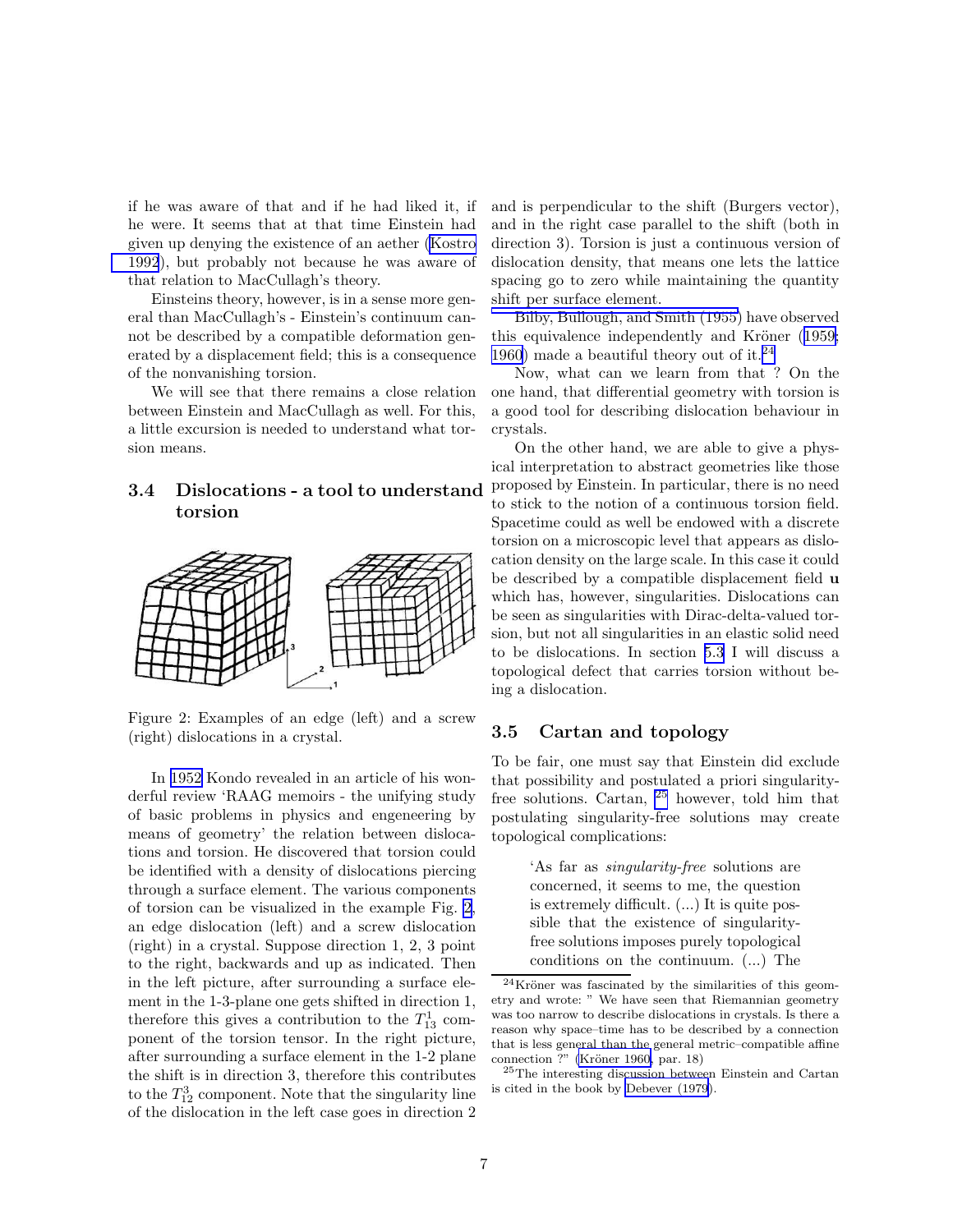<span id="page-7-0"></span>space in which the group exists, therefore depends *from the topological point of view*, on the constants  $\Lambda_{ij}^k$  (the torsion tensor), and every choice of the constants gives a space (or family of spaces) which is topologically defined. In short, *every singularity-free solution of system (1),*<sup>26</sup> *creates from the topological point of view* the continuum in which it exists'. (letter to Einstein dated Jan 3rd, 1930)

Unfortunately, Einstein was not very interested $^{27}$  in the topological issues that arise in geometries with nonvanishing torsion:

> 'I cannot tell anything about the connectivity properties of space, but it seems unavoidable to demand singularity-free solutions...' (letter to Cartan dated Jan 30th, 1930)

Einstein's theory, however (or, in general, theories with torsion), allows an interpretation as geometry with a density of singularities on the microscopic level.

What do we gain with speculating about a discrete version of torsion and the interpretation as topological defects ? I consider this interesting because it establishes a connection to a theory of physics that has been considered to be in blatant contradiction to Einstein's unified field theory quantum mechanics. We shall see this in the following.

# 4 Topological defects

### 4.1 Quantum behaviour

Consider a pair of edge dislocations (as shown in fig. [2](#page-6-0) a) in a two-dimensional view fig. 3. It is clear that to every such defect exists an antidefect (in this case, with the Burger's vector pointing in the opposite direction). If the two dislocations of opposite sign in the left and the right part of the picture start propagating towards each other, there will be

Figure 3: Two edge dislocations of opposite sign in a two-dimensional view. Their existence cannot be deduced by counting lattice points on the boundary as in the case of one single dislocation. If the two dislocations move towards each other, they will annihilate in the center.

an annihilation in the center. No topological irregularity of the lattice will be maesurable, even if the elastic energy stored before will give rise to some lattice waves. If two dislocations as those in Fig. 3 move towards each other with a given velocity, it is even conceivable that the annihilation energy creates two other defects - not necessarily of the same structure. Thus, sticking to the particle picture, the encounter could be even seen as a scattering process, or it could appear as if the two dislocations pass through each other without interacting.

This doesn't seem extraordinary at all, but has some noteworthy consequences if we compare the motion of these defects with the motion of classical particles.

Fig. [4](#page-8-0) a) shows the motion of a single dislocation propagating in x-direction from point  $P$  to  $Q$ . The slope in the  $x-t$  diagram is a measure of its velocity. Analogously, fig. [4](#page-8-0) can be interpreted as a Feynman Diagram for an electron propagating from P to Q ([Feynman 1985,](#page-17-0) p. 99 and p. 125). The two signs of the dislocations correspond to the two signs of an electron and a positron; the latter one may be seen as an electron travelling backwards in time.

If one measures only the events  $P$  and  $Q$ , besides the 'direct path' Fig. [4](#page-8-0) (a) the scenario (b) is possible as well: while propagating, the dislocation encounters its antidefect created by a spontaneous pair creation process and cancels out, whereas the other 'half' of the pair, identical to the original defect, continues propagating.

Of course, there may be many other scenarios

<sup>&</sup>lt;sup>26</sup>The equation  $\Lambda^{\gamma}_{\alpha\beta;\mu} = 0$ , whereby  $\Lambda^{\gamma}_{\alpha\beta}$  is the torsion tensor.

<sup>27</sup>For a discussion of these topics, in particular the Einstein-Cartan correspondence see also the papers by Vargas ([1991](#page-18-0); [1997](#page-18-0); [1999](#page-18-0)).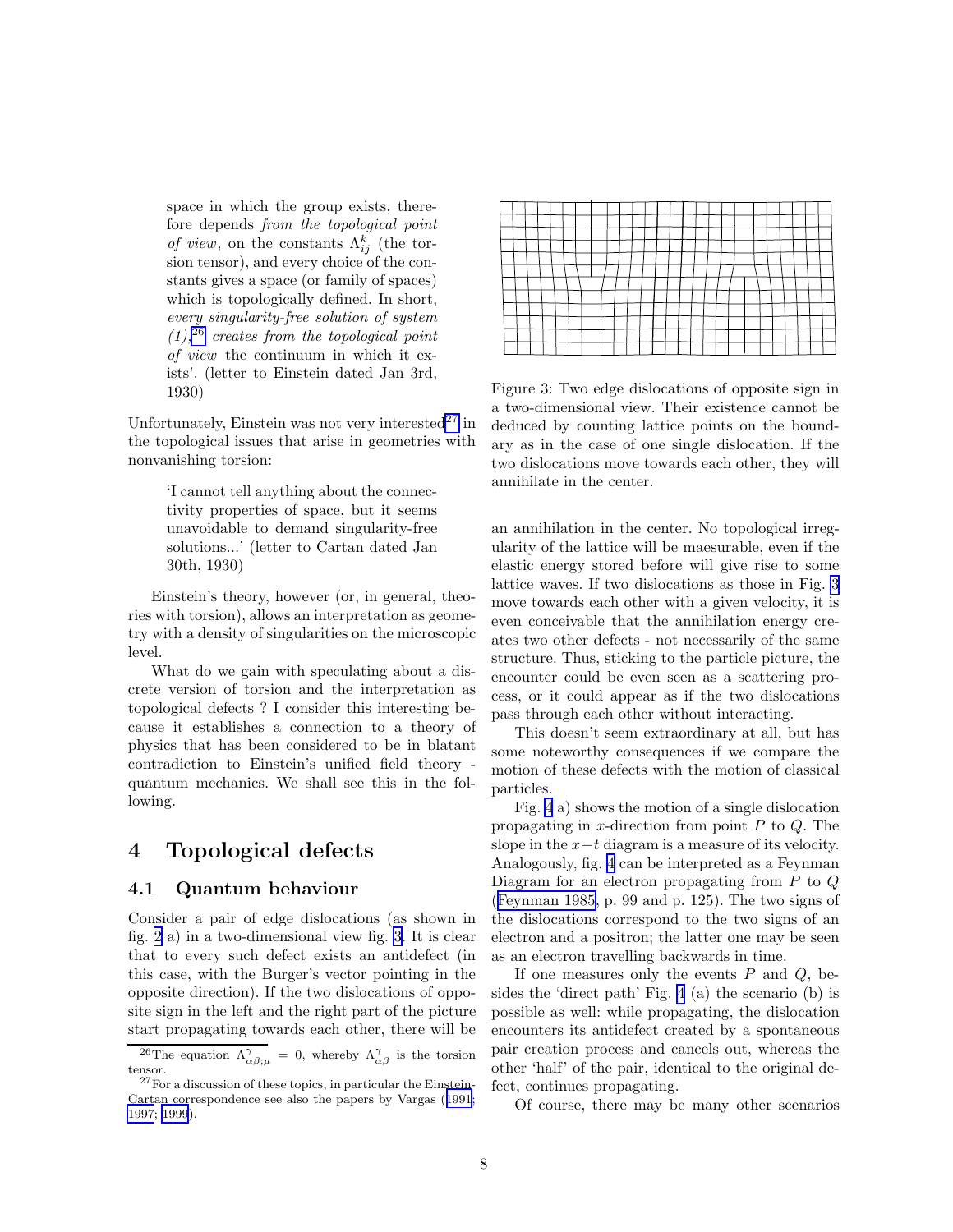<span id="page-8-0"></span>

Figure 4: The propagation of dislocations is analogous to propagating electrons. When measuring the events in  $P$  and  $Q$ , there is no method to detect whether a defect propagating from  $P$  to  $Q$  goes a 'direct' path (a) or has a creation–annihilation process plugged in between (b). The 'Feynman diagrams' (a) and (b) are indistinguishable.

with the same experimental outcome corresponding [to the various Feynman graphs \(see](#page-18-0) [Feynman 1985](#page-17-0)[,](#page-18-0) p. 125).

Obviously, it doesn't make sense to assign an 'identity' to this kind of 'particles'. Once two defects have the same structure, they are identical. This kind of behaviour is well-known in quantum mechanics. Since particles are indistinguishable, they have to be described by Bose-Einstein or Fermi-Dirac statistics rather than by the classical Maxwell distribution.

Furthermore, it is clear that it makes no sense to speak about a 'trajectory' of the dislocation. This reminds us from the result of the double slit experiment that tells us that it makes no sense to say the electron passed through the one slit or the other.

Hence, dislocations behave not only relativistically, but also as quantum mechanical particles. Einstein, who introduced a geometry that describes dislocations may have been closer to the discovery of the puzzling quantum behaviour as he liked.

## [4.2 Homotopic classification of de](#page-18-0)fects

In the above sections we have seen some examples of topological defects. For a precise definition of topological defects and for their classification, homotopy theory is needed. It has been applied first by



Figure 5: Topological defect in a nematic liquid crystal corresponding to the nontrivial element of the first homotopy group of the order parameter group  $RP^2$ . The circle represents a path in  $RP^2$  that cannot be contracted.

[Toulouse and Kleman \(1976](#page-18-0)) to defects in ordered media, good review articles are [Rogula \(1976](#page-18-0)), [Mi](#page-18-0)neev (1980), [Michel \(1980\)](#page-17-0), [Dzyaloshinskii \(1980\)](#page-16-0), [Monastyrsky \(1993\)](#page-18-0) and [Nakahara \(1995\)](#page-18-0), chap. 4.8. Ordered media have a so-called order parameter, in the example of fig. 5 the orientation of the bars in a nematic liquid crystal $^{28}$ . Since this orientation is described by a *director* , the corresponding *order parameter space* is the projective plane  $\overline{RP^2}$ , which describes all possible orientations of these directors in space. In three dimensions, line defects (like the example fig. 5) can be detected by surrounding them by closed lines (homeomorphic to the circle  $S^1$ ) and point defects by surfaces (homeomorphic to the sphere  $S^2$ ). A topological defect occurs if the line or surface, mapped to the order parameter space, cannot be contracted to identity. Consequently, the first homotopy group consists of noncontractible loops in the order parameter space, and the second homotopy group to noncontractible closed surfaces. Nontrivial examples of the third homotopy group are more difficult to visualize, a quite comprehensive example (the Shankar monopole) is given by [Nakahara](#page-18-0) (1995). The dislocations discussed above are line defects. The order parameter is the position of the 3 bein. Since after surrounding a defect this 3-bein is never rotated, the homotopy group consists of the

<sup>28</sup>A fluid consisting of little rods.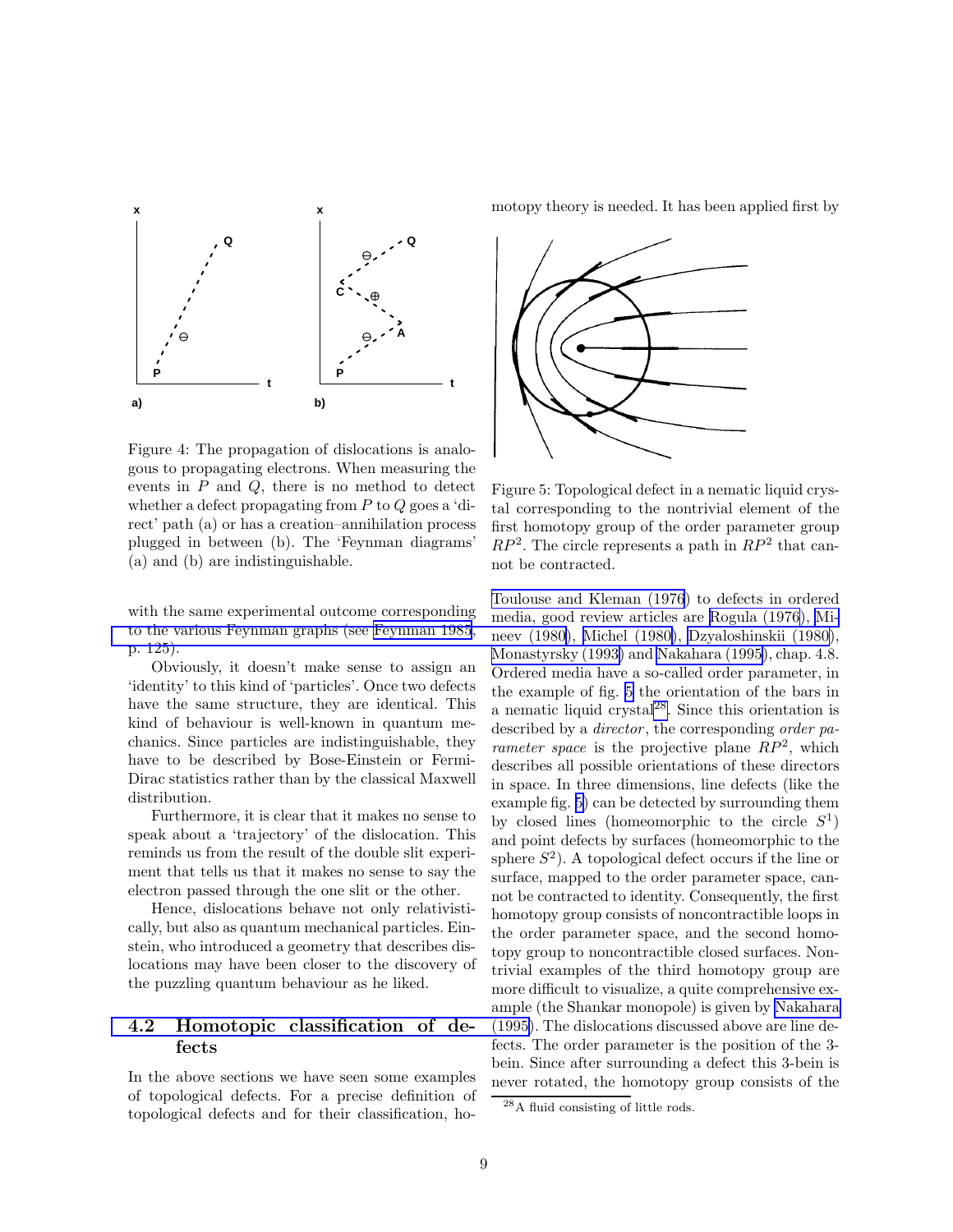<span id="page-9-0"></span>possible shifts (by the discrete amount of the Burg- or, in components, ers vector) in 3d-space, which is  $\mathbb{Z} \times \mathbb{Z} \times \mathbb{Z}$ . Later I shall investigate the homotopy groups of  $SO(3)$ , the rotations in three-dimensional space.

# 5 Nonlinear continuum mechanics and spacetime analogies

#### 5.1 Basic concepts

It has been known for a long time that the governing equations [\(2](#page-2-0)) of elasticity theory in the incompressible case lead to Maxwell's equations in empty space. As far as elasticity is considered, these equations are no more than a rather crude approximation - the classical linear theory that applies to small deformations. If one wants to push further the analogies between an elastic continuum and spacetime, there is no physical reason to assume the deformations to be small, in particular in the neighbourhood of topological defects which - in the view of section 2 should take the part of elementary particles. Therefore, there is a quite natural option to generalize electrodynamics to a nonlinear theory<sup>29</sup> - just see how the real, nonlinear physics of elastic continua works.

Deformation gradient. Nonlinear elasticity goes back to the work of Cauchy in ([1827\)](#page-16-0). One assumes an undeformed, euclidean continuum with Cartesian coordinates  $X = (X, Y, Z)$  (the so-called 'reference configuration') and attaches in every point a displacement vector u that points to the coordinates  $x = (x, y, z)$  of the deformed state ('configuration'):  $\mathbf{u} = \mathbf{x} - \mathbf{X}$ . 30

From u one deduces the basic quantity in continuum mechanics that transforms the coordinates X of the undeformed state to those x of the deformed state: the so-called deformation gradient

$$
\mathbf{F} := \frac{\partial \mathbf{x}}{\partial \mathbf{X}},
$$

$$
\mathbf{F} := \left( \begin{array}{ccc} 1+u_X & u_Y & u_Z \\ v_X & 1+v_Y & v_Z \\ w_X & v_Y & 1+w_Z \end{array} \right), \qquad (9)
$$

where  $(u, v, w)$  denote the components of **u** and the subscripts differentiation.

It was Cauchy's merit to discover the importance of the symmetrical tensor

$$
\mathbf{B} := \mathbf{F} \mathbf{F}^{\mathbf{T}},\tag{10}
$$

which is now called *right* Cauchy-Green tensor.<sup>31</sup>

Polar decomposition. In tensor calculus it is a very common operation to split tensors in a symmetric and skew-symmetric part. In continuum mechanics, however, it would not make much sense to split the deformation gradient tensor in that way, because one could not assign the physical meaning of a deformation to the results any more. The above splitting would be a linear operation based on addition of matrices.

However, if a material undergoes a deformation  $\mathbf{F}_1$  and then a successive deformation  $\mathbf{F}_2$ , one has to *multiply* the matrices  $\mathbf{F}_1$  and  $\mathbf{F}_2$  to obtain the result  $\mathbf{F}_{12}$  - which is a noncommuative operation. Only for the small deformations (a case which is frequently assumed in linear elasticity) one can add  $(\mathbf{F}_1 - \mathbf{E})$  and  $(\mathbf{F}_2 - \mathbf{E})$  (E is the unit matrix) and get an approximate result  $\mathbf{F}_{12} - \mathbf{E}$ .

Fortunately, mathematicians have developed the right way to split F multiplicatatively- it's the *polar decomposition*<sup>32</sup> of

$$
\mathbf{F} = \mathbf{R}\mathbf{U} = \mathbf{V}\mathbf{R},
$$

where  $\bf{U}$  and  $\bf{V}^{33}$  are positive, symmetric matrices and  $\bf{R}$  is a rotation matrix, that means an element of the special orthogonal group  $SO(3)$ . Of course, a product in the above equation means matrix multiplication, and  $V$  and  $U$  are in general different because of their noncommutativity.

<sup>29</sup>We should not forget the inconsistencies of classical linear electrodynamics mentioned above. Various attempts to modify electrodynamics are described in [Feynman et al. \(1963\)](#page-17-0), chap. 28.5.

 $30I$  use the common notion, e.g. in [Truesdell and Toupin](#page-18-0) [\(1960](#page-18-0)), par. 15 ff., [Truesdell and Noll \(1965](#page-18-0)), or, in a more modern and didactical introduction, [Beatty \(1987\)](#page-16-0).

 $31$ **C** := **F<sup>T</sup>F** is called the left Cauchy-Green tensor.

 $32$ **F** has to be nonsingular.

<sup>33</sup>This decomposition is unique. While one can find a proof of this theorem in many books, it is rarely told how to do it in practice. Surprisingly, there is no way to express the coefficients of **R** and **U** by the  $f_{ij}$  in general. Since the solution of this problem involves the zeros of the characteristic polynom of the matrix, the general formula of CARDANO makes the solution inhibitively complicated even for computer algebra systems.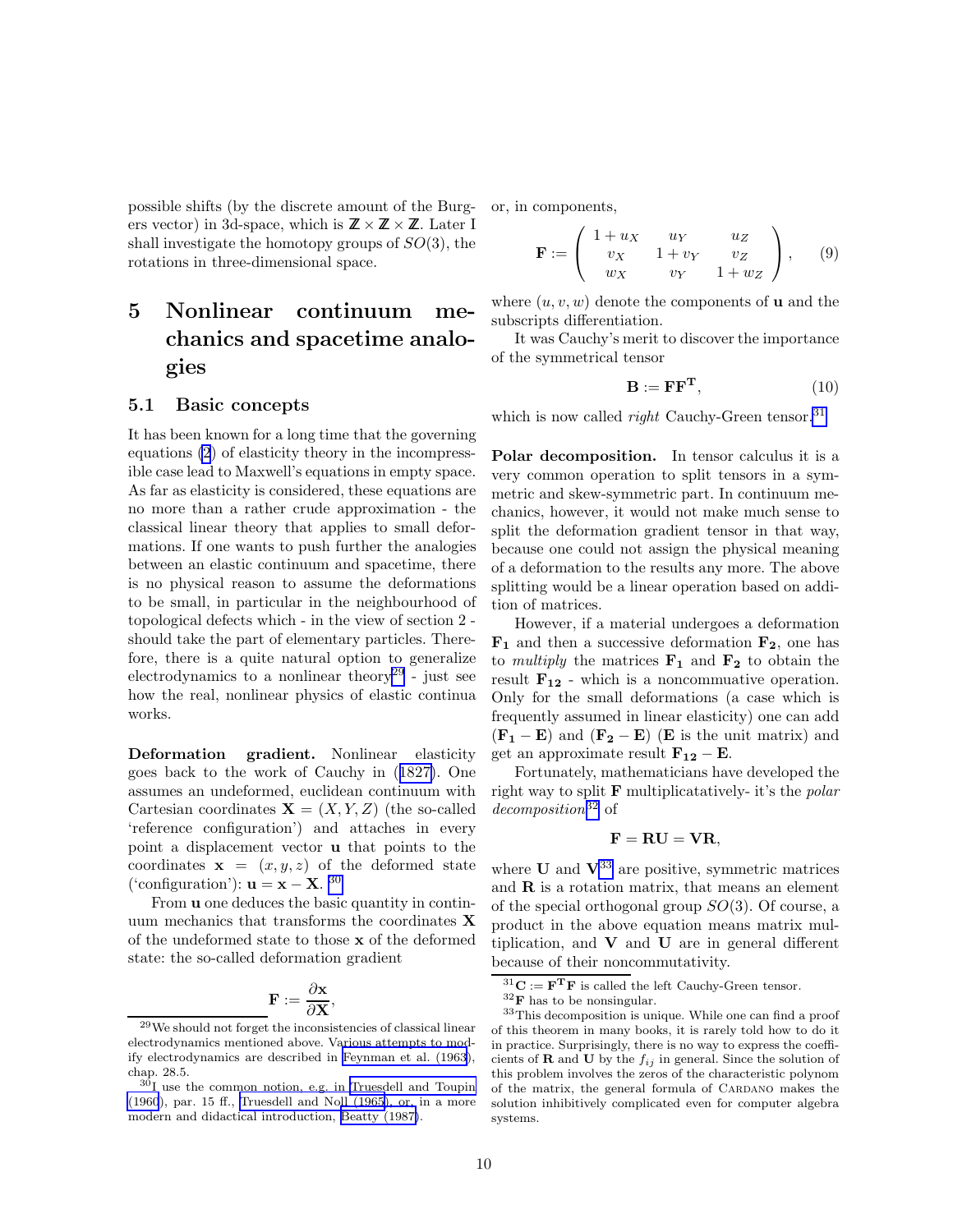<span id="page-10-0"></span>Differential geometry. Even if there is very little overlap between the languages of books on elasticity and books on differential geometry<sup>34</sup>, one should be aware of the similarity of some concepts. The deformation gradient  $\bf{F}$  corresponds to the basis 1-forms  $\vartheta^i$  (cfr. [Nakahara 1995,](#page-18-0) section 7.8). The difference is just that the  $\vartheta^i$  maintain their meaning as quantities that transform coordinates, even if they cannot be deduced from a displacement field u any more. Since  $g_{\mu\nu} = \vartheta^i_\mu \vartheta^i_\nu,$ <sup>35</sup> is equivalent to eqn. [\(10](#page-9-0)), the Cauchy tensor  $\dot{\mathbf{B}}$  acquires the meaning of a metric. The so-called *compatibility* conditions which are necessary for the existence of a displacement field u (see [Vargas and Torr 1993](#page-18-0) or [Unzicker 1996\)](#page-18-0), are expressed in differential geometry by the vanishing of both the curvature and the torsion tensor.

Since the Cauchy tensor B and the stress tensor T are both symmetric and coaxial, the meaning of a metric can be assigned to the latter tensor, too. An interesting comment on the duality of these tensors was given by Kröner (1986). Despite of the elegance of differential forms I do not know, however, how to express the above polar decomposition essential for nonlinear elasticity properly in that language.

### 5.2 Nonlinear extension of MacCullagh's proposal

Before going ahead, let's keep track of the quantities MacCullagh and Einstein had proposed for the electromagnetic field. The components of MacCullagh's curl u or

$$
\partial_i u^k - \partial_k u^i
$$

are just the skew-symmetric part of the deformation gradient tensor  $\bf{F}$  (see eqn. [9\)](#page-9-0). The same holds for the the antisymmetric part of the vielbeins  $\bar{h}_{\mu a}$ (eqn. [8](#page-5-0)) Einstein proposed for the electromagnetic field.

Einstein was aware that this could be an approximation only, but he did not put in question the process of splitting the  $h_{\mu a}$ 's in a symmetric and skewsymmetric part. From MacCullagh's point of view, however, it would have been a rather natural option to pass from linear elasticity to the more general nonlinear equations.

Thus, if one wants to develop the analogy between spacetime and an elastic continuum as consequent as possible, one should apply to the vielbeins  $h_{\mu a}$  or the deformation gradient **F** the polar decomposition theorem and identify the electric field with the rotational part  $\bf{R}$ , which takes values in  $SO(3).^{36}$ 

According to MacCullagh, the magnetic field corresponds to the velocity of the aether elements ([Whittaker 1951](#page-18-0), pp. 142, 280). Taking this into account, in the proposed nonlinear extension, the electromagnetic field takes values in  $SO<sub>0</sub>(3,1)$ , the connected component of the Lorentz group<sup>37</sup>. Since this does not create further topological complications, I will sometimes restrict the discussion to  $SO(3)$  in the following.

As mentioned above, MacCullagh's theory did not allow charges because of the vector analysis rule  $div curl = 0$ , applied to the displacement field **u**. The nonlinear extension of MacCullagh's idea will help to overcome this difficulty by introducing a topological defect that acts as a 'source' of the rotations.

## 5.3 Topological defects as charges in MacCullagh's theory

Circular edge disclination. If we assume spacetime locally to be described by the deformation gradient F, by the polar decomposition theorem  $\mathbf{F} = \mathbf{R} \mathbf{U}$  follows that a unique field  $\mathbf{R}$  can be assigned to every point of spacetime.<sup>38</sup> In the language of the homotopic description of topological defects, one may regard **R**, which takes values in  $SO(3)$ , as an order parameter field and ask about possible defects. Since the first homotopy group  $\pi_1(SO(3))$  is  $\mathbb{Z}_2$ , the group with two elements, mathematics predicts the existence of a line defect. The defect is then a closed singularity line, because defect lines cannot end inside the medium. In an elastic solid, this defect can be realized as follows:

One cuts the continuum along a (circular) surface, twists the two faces against each other by the amount of  $2\pi$  and rejoins them again by gluing [\(Un](#page-18-0)[zicker 1996\)](#page-18-0).<sup>39</sup>

<sup>34</sup>An exception is [Marsden and Hughes \(1983\)](#page-17-0).

 $35$ see also [Einstein 1928b,](#page-17-0) eq. (3), [Einstein 1930](#page-17-0), eq. (7).

<sup>36</sup>For small fields, this is equivalent to MacCullagh's proposal curl u.

<sup>&</sup>lt;sup>37</sup>The velocity of the aether material, according to special relativity, can be seen as a pseudorotation in the  $x - t$ -plane.

 $38$ If this is the case, a teleparallel connection can be defined, see also [Truesdell and Noll \(1965\)](#page-18-0), par. 34.

<sup>39</sup>The deformation gradient takes then infinite values at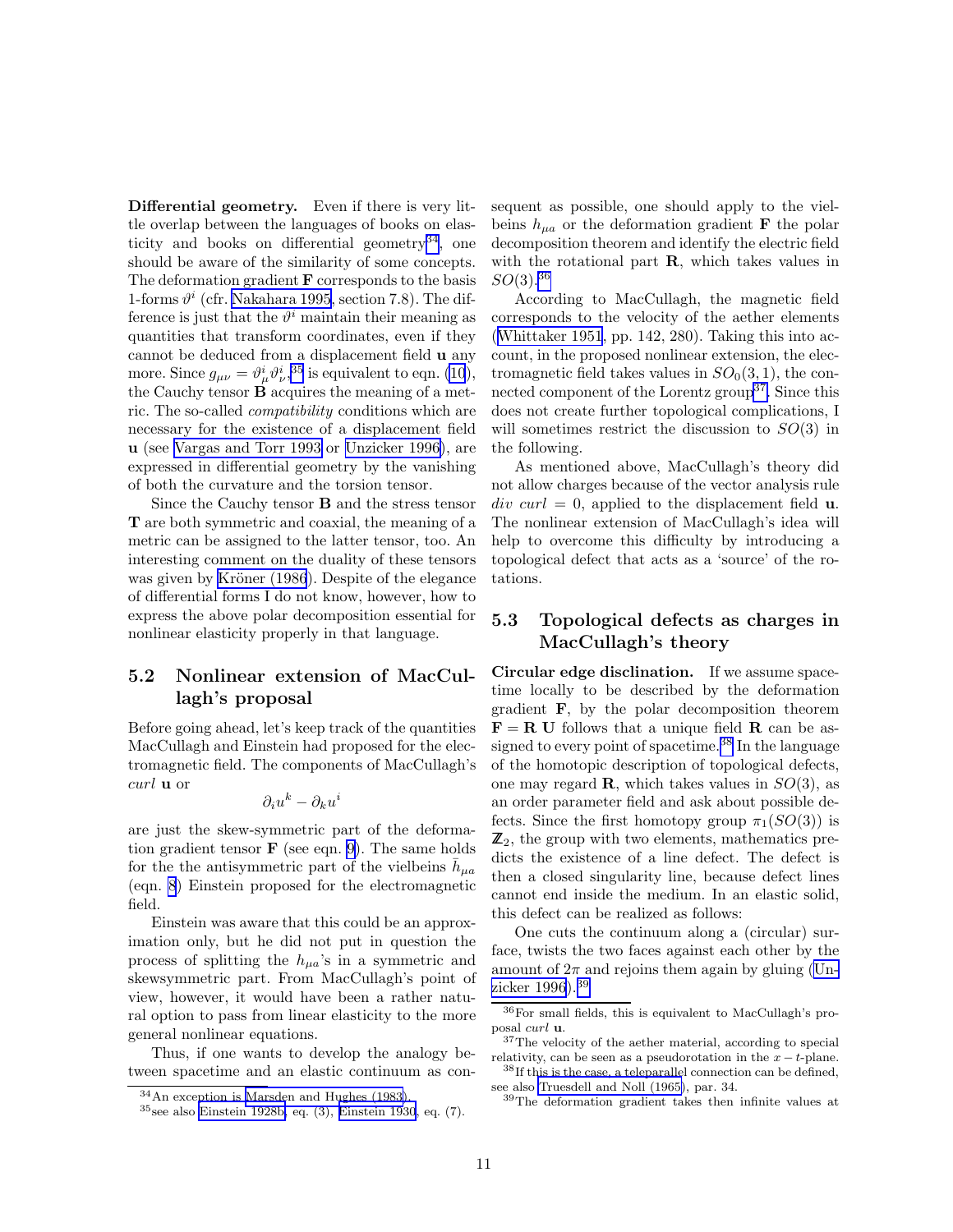<span id="page-11-0"></span>

Figure 6: Scematic description how to produce the topological defect  $1 \in \pi_1(SO(3)) = \mathbb{Z}_2$  in an elastic continuum. The solid torus is removed. Then the material is cut along the hatched surface. After twisting the cut faces by the amount of  $2\pi$ , the material is rejoined. The dotted line represents a closed path in  $SO(3)$  which is not contractible. To obtain a line defect, the solid torus can be shrunk to a singularity line. Note that after the cut, the same material elements are rejoined.

An alternative way to describe the same process is (see fig. 6): Imagine  $\mathbb{R}^3$  filled with elastic material and remove a solid torus centered at the origin and with  $z$  as symmety axis (fig. 6). Then the complement<sup>40</sup> is double connected due to the 'bridge' along the z-axis. One cuts now the material along the surface bounded by the inner circle of the torus in the  $x - y$ -plane (hatched surface in fig. 6). Now the cut faces may be twisted, for example clockwise the face of the positive z-direction and counterclockwise the face of the negative one, and glued together again. If each of the twists amounts to  $\pi$ , the material elements meet their old neighbours again, so to speak, since the total twisting angle is  $2\pi$ . To come back to the above description, now let the removed torus become infinitely thin.

A defect of this kind has been investigated first by [Huang and Mura \(1970\)](#page-17-0), who called it edge *disclination* loop. Physically, it is more similar to a screw *dislocation*, even if closed loops of this kind do not exist ([Unzicker 1996\)](#page-18-0). Mura considered general twisting angles (Frank vector's), whereas for topological reasons the twisting angle of  $2\pi$  is the most interesting.<sup>41</sup> To come back to homotopy theory, immagine now a closed path in the complement (the dotted line in fig. 6) that surrounds the removed torus, e.g. the singularity line. A twist of  $2\pi$ in  $SO(3)$  is equivalent to identity, thus the path is closed in  $SO(3)$  as well. Since it is not contractible, the defect corresponds to the nontrivial element 1 of the first homotopy group  $\mathbb{Z}_2$ . This topological description of the continuum defect has been given first by [Rogula \(1976](#page-18-0)).

Gaussian surface integral. We shall see now that the defect described above can be seen as an electrical charge in the nonlinear extension of Mac-Cullagh's theory. Except at the singularity line, a continous field of the deformation gradient  $\bf{F}$  is given everywhere. Consequently, also the field  $\bf{R}$  obtaind by polar decomposition is continous, since in the region of the cut-and-glue surface the clockwise and the counterclockwise twist by the amount of  $\pi$ are the same element of  $SO(3)$ .

As the electrical field  $\vec{E}$ , one could regard an element of  $SO(3)$  as having a 'direction'  $(\vartheta, \varphi)$  (a point on the two-dimensional sphere  $S^2$  which determines the rotation axis), and a 'length'  $r$ , the rotation angle<sup>42</sup> ( $0 \le r \le \pi$  and a direction in 3Dspace  $0 \leq \tilde{\vartheta} \leq \pi$ ;  $0 \leq \varphi \leq 2\pi$ <sup>43</sup>. However, even if this object has direction and length, it is not really a vector, since 'vectors' with opposite directions and length  $\pi$  are the *same* object.<sup>44</sup> This detail of replacing curl **u** by  $\vec{r}$  will avoid the consequence  $\iint curl \mathbf{u} df = 0$  and make charges possible.

Consider a closed surface f that contains just the circular singularity line, like the surface shown in fig. [8.](#page-12-0) Then, in analogy to Gauss's theorem, consider

the boundary of this circular surface.

 $40$ For topologists, the complement is a solid torus as well. if  $\mathbb{R}^3$  is compactified by adding the infinitely distant point. Two solid tori, merged in the described way, form the threedimensional sphere  $S^3$ .

<sup>&</sup>lt;sup>41</sup> Any twisting angle which is not a multiple of  $2\pi$  would destroy the distant parallelism, i.e. the vielbeins could not be defined any more. Accordingly, disclination density is usually described by a nonvanishing curvature tensor.

<sup>42</sup>this is sometimes called an 'axial vector'.

<sup>43</sup>This is called a representation of an abstract group like SO(3). Another representation uses Euler angles [\(Love 1927\)](#page-17-0).

 $^{44}$ It should further be noted that this 'vector' has no 'components', since due to the noncommutativity of  $SO(3)$  the superposition principle does not hold.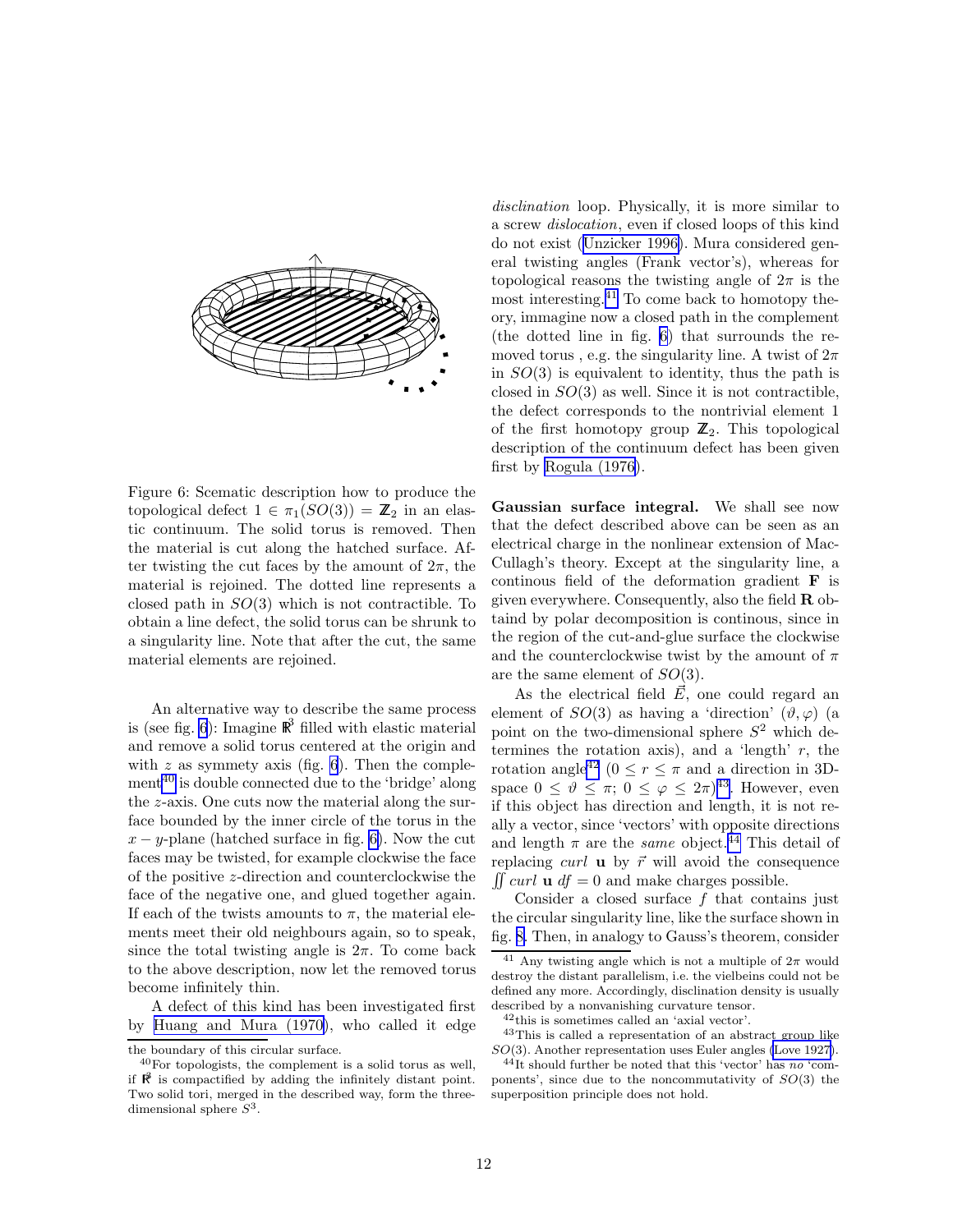<span id="page-12-0"></span>

Figure 7: Example of a closed surface (for a better visualization, a sector is removed) surrounding the singularity line (dotted) generated by the shrinking of the torus in fig. [6](#page-11-0). The Gaussian integral over this surface  $f$  is considered in the following.

the integral

$$
\rho = \iint \vec{r} \, df,\tag{11}
$$

where  $\vec{r}$  denotes the 'vector' in the above representation of  $SO(3)$ . If we shrink the surface f in fig. 7 to a minimal size in which it contains just the singularity line,  $\vec{r}$  points upwards for  $z > 0$  and downwards for  $z < 0$ . If one integrates now *as if*  $\vec{r}$  would be a vector, the integral value is  $2\pi$  times the area of the circle.

Note that the field  $\vec{r}$  *would be* discontinous if it were a real vector field, but is continous, if its values are correctly interpreted as elements of  $SO(3)$ . However, the nonzero value  $\rho$  of the integral appears to be a charge if  $\vec{r}$  is as usual identified with the electrical field  $\vec{E}$ . This charge is a consequence of the topological properties of the group of rotations in three-dimensional space. Hence, if MacCullagh's idea is consequently extended by means of nonlinear continuum mechanics, electrically charged 'particles', i.e. topological defects become possible.

Quantization and screwsense. It is furthermore remarkable that any closed surface (like  $f$  in fig. 7) may contain only integer values of these defects, in accordance with the observed quantization of the electrical charge.



Figure 8: Visualization of the Gaussian integral  $\rho = \int \int \vec{r} df$  (The surface f in fig. 7 is shrunk to a minimal size that includes the singularity). If rotations in 3D-space a represented by a 'vector'  $\vec{r}$ , the rotations in the neighbourhood of the defect in fig. [6](#page-11-0) can be represented as the vectors attached at the surface that contains the singularity line.  $\rho$  has nonzero value due to he fact that the discontinous ( at  $z=0$  'vector' field  $\vec{r}$  represents a continous field of elements of SO(3).

One may however raise the question how positive and negative charges that occur in nature are distinguished in this model, since the above defect corresponds to the element 1 of the first homotopy group  $\mathbb{Z}_2$ .

Abstractly, two defects of  $\mathbb{Z}_2$  would cancel out by the rule  $1+1=0$ . It should be noted, however, that this defect is not described completely by the first homotopy group. Coiled line defects like the above one do influence also higher homotopy groups (as  $\pi_2$ ) is influenced by  $\pi_1$  of the projective plane, see [Naka](#page-18-0)hara (1995) and [Mineev \(1980](#page-18-0))). For example, the above considerations on the integral eqn. 11 would hold also for a defect called Shankar's monopole ([Shankar 1977](#page-18-0)), representing the the nontrivial element 1 of the *third* homotopy group  $\pi_3(SO(3))$ , which is  $\mathbb Z$ .

Apart from this it is important to note that the above defect can be realized in *two* different ways. Twisting clockwise for  $z > 0$  and counterclockwise for  $z < 0$  defines a screwsense, and if the twisting is done vice versa, the result is not the same defect but its mirror image. It is clear that a defect can be annihilated completely only by its mirror image, not by an identical defect. If two identical defects merge, the line singularity will disappear, but the result will be a nontrivial element of the third homotopy group  $\mathbb{Z}$ .<sup>45</sup>

<sup>45</sup>The second homotopy group is trivial.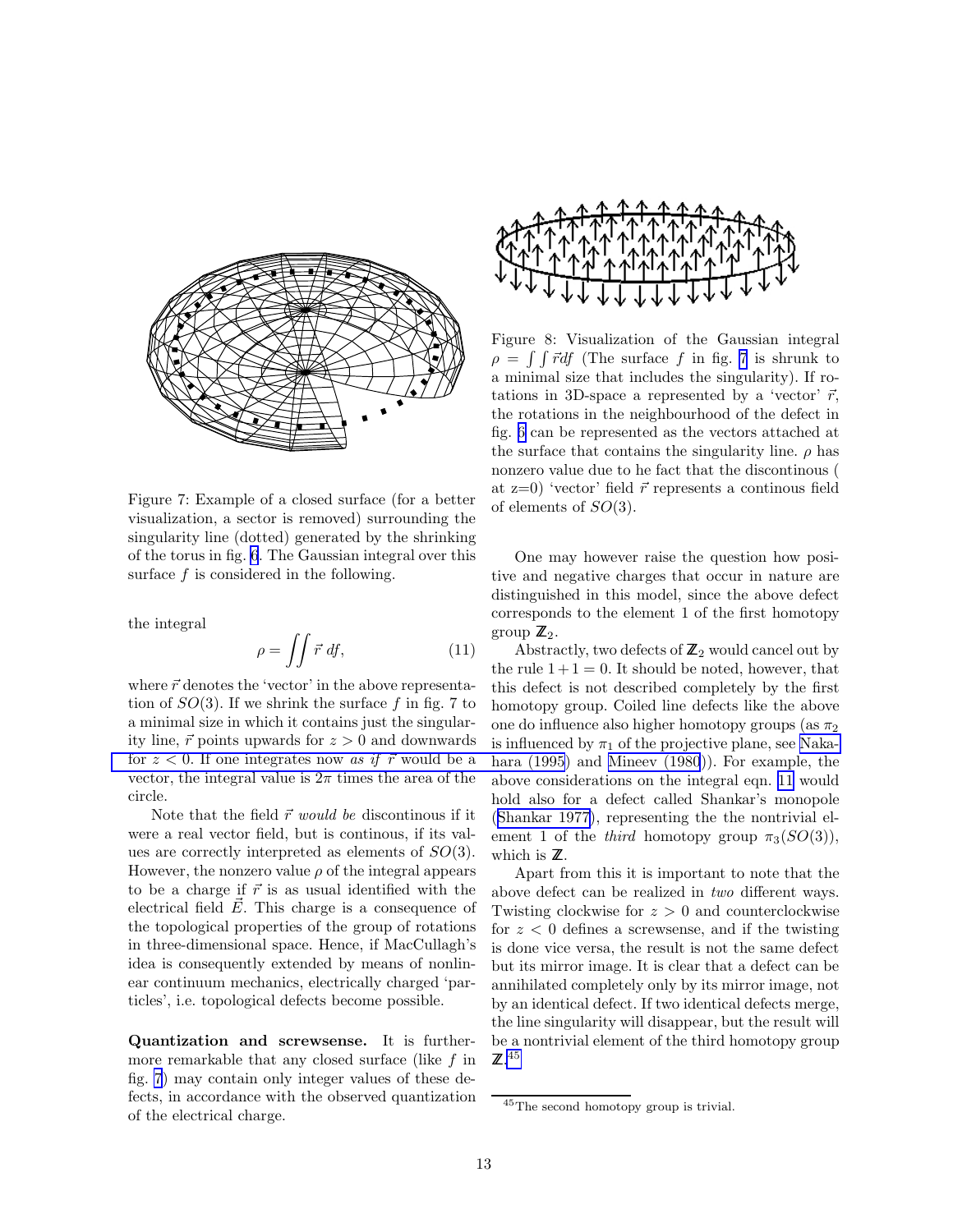## 5.4 Energy density in electromagnetism and continuum mechanics

Since  $SO(3)$  is compact, the electrical field could take finite values $46$  [only. This becomes interesting](#page-17-0) if one assigns an energy density to the electromagnetic field. Then, integrating the energy density in the neighbourhood of an electron would not yield infinite energies as in classical electrodynamics.

If one respects however the analogy to nonlinear elasticity theory, the elastic energy<sup>47</sup> should not depend on the rotation R. Rather it can be demonstrated that it depends on the eigenvalues of the Cauchy tensor only - this can be deduced by frame indifference and material symmetry considerations [\(Beatty 1987\)](#page-16-0).

I have pointed out how MacCullagh's proposal of an incompressible elastic medium [\(Whittaker 1951](#page-18-0), p.142) leads in linear approximation to Maxwell's equations. MacCullagh derived this by postulating the energy density function to depend on the rotation of the volume elements of the aether. This additional assumption, however, is not necessary since Maxwell's equations already follow from the incompressibility condition.

The question arises if the analogy between spacetime and an elastic continuum can be developed as close as possible or if are we forced - contrarily to the theory of continuum mechanics - to assign an energy density that depends on the electric field, i.e. to the rotation of the volume elements.

But isn't the energy density  $w = \frac{1}{2} \epsilon_0 (E^2 + c^2 B^2)$ of the electromagnetic field an experimental fact that compels us to choose the latter option ? Since this formula, together with Coulomb's law, leads to the inconsistency of a infinite self-energy of the electron, it is interesting to see the comment given by Feynman on w:

> 'In practice, there are infinitely many possibilities for  $w$  and  $S(S)$  is the Poynting vector) and up to now nobody has thought about an experimental method that allows to say which is the right one! People think that the most simple possibility is the right one, but we

must admit that we don't know for sure which one describes the correct localization of the electromagnetic field energy in space.' [\(Feynman, R.B., and Sands](#page-17-0) 1963, chap. 27.4)

In view of this, one should note that in a deformed elastic solid it is obviously impossible that in a bounded region there is a nontrivial<sup>48</sup> field  $\bf{R}$  with a trivial Cauchy tensor  $\mathbf{B}^{49}$ . Thus, the energy density one 'observes' for the electromagnetic field could be hidden in the deformation field, as elasticity theory says.

Strain-energy function. Let's review briefly how nonlinear continuum mechanics describes the localization of energy:

It is convenient to introduce the so-called *princi*pal invariants  $(I_1, I_2, I_3)$  of a tensor that are defined as follows:

$$
I_1 = \lambda_1 + \lambda_2 + \lambda_3 \qquad (trace)
$$
 (12)

$$
I_2 = \lambda_1 \lambda_2 + \lambda_2 \lambda_3 + \lambda_3 \lambda_1 \tag{13}
$$

$$
I_3 = \lambda_1 \lambda_2 \lambda_3 \qquad (det) \tag{14}
$$

(the  $\lambda_i$  are eigenvalues). Then, in general, the energy density W is a *function* of the principal invariants  $W = W(I_1, I_2, I_3)$  of the Cauchy tensor, and the stress tensor<sup>50</sup> **T** is given by<sup>51</sup>

$$
\mathbf{T} = \beta_1 \mathbf{B} + \beta_0 \mathbf{E} + \beta_{-1} \mathbf{B}^{-1}
$$
 (15)

with the  $\beta_i(I_1, I_2, I_3)$  being *functions* of the principal invariants of B. For small deformations, i.e. for values of the I's close to 1, the  $\beta$ 's have fixed values - that can be related to the known elastic *constants* in linear elasticity.<sup>52</sup> Of course, this complications

 $^{46}$ Given an appropriate norm on  $SO(3)$ , like the absolute value  $r$  of the 'vector' mentioned above.

 $47$ We do consider only the case in which an energy density can be defined, which is called the case of hyperelasticity. [Truesdell and Noll \(1965](#page-18-0)) advocate the more general case.

<sup>48</sup>'nontrivial' means also nonconstant here.

<sup>49</sup>One would seek a theorem of matrix analysis that relates the global properties of these two fields; to my knowledge, it does not exist yet.

 $50$ T is defined as traction per surface element. There are media with so-called microstrucure where T is not symmetric any more. The interested reader is referred to the papers of [Mindlin \(1964\)](#page-18-0) and [Toupin \(1964](#page-18-0)).

<sup>&</sup>lt;sup>51</sup>This is called the constitutive equation for isotropic materials. Note that there are no higher powers of B. This is a consequence of the theorem of Cayley-Hamilton, see f.e. [Beatty \(1987](#page-16-0)).

<sup>52</sup>As we see, nonlinear continuum mechanics has invented scalar-tensor-theories a long time ago. In Brans-Dicke theory [\(1963\)](#page-16-0), the gravitational 'constant'  $G$  is a function of spacetime, too.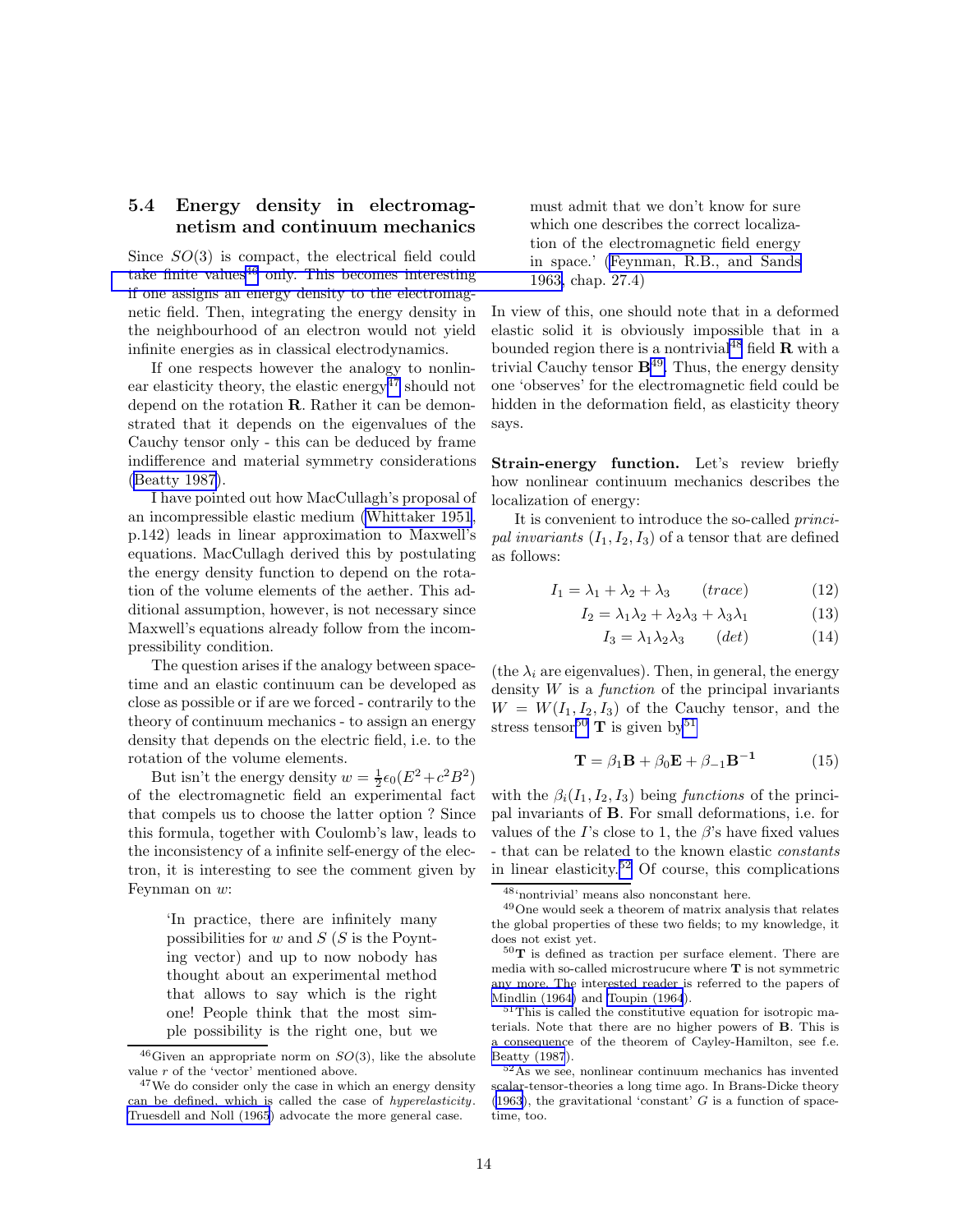<span id="page-14-0"></span>need not to be realized in nature, but one should keep in mind the possibility that constants of nature are just the weak-field limit of field-dependent functions.

In conclusion, the nonlinear extension of the spacetime - elastic continuum analogy has interesting consequences for the localization of energy in space. This has to be developed and clarified further, but may become a possibility to overcome the inconsistencies classical electrodynamics still has to face.

Stopping these considerations at a necessarily incomplete stage, I'd like to mention the theoretical peculiarities that another element of MacCullagh's theory has as consequence - incompressibility.

### 5.5 Nonlinear theory of incompressibility

Notwithstanding its beauty, nonlinear elasticity has suffered from the fact that, due to its complexity, the calculation of concrete problems was inhibitively difficult. A big progress towards this direction was done in the late 1940s by [Rivlin \(1948\)](#page-18-0), who - starting from rather practical problems given to him by the British rubber producer's association he worked for - developed many results of theoretical importance ([Rivlin 1948\)](#page-18-0).

The nonlinear condition of incompressibility is given by

$$
I_3 = \lambda_1 \lambda_2 \lambda_3 = det \mathbf{B} = (det \mathbf{F})^2 = 1.
$$
 (16)

and *not*, as many texts on linear elasticity state,  $div \mathbf{u} = \mathbf{0}$ . As a consequence, the elastic energy W depends on the principal invariants  $I_1$  and  $I_2$  of **B** only.

Rivlin considered an energy density of the form

$$
W(I_1, I_2) = C(I_1 - 3) + D(I_2 - 3) \tag{17}
$$

which is the definition of a *Mooney-Rivlin* material<sup>53</sup> with the constants  $C$  and  $D$ . One should note that this kind of material is in a certain sense the most simple among the isotropic incompressible ones,  $54$  but has still *two* elastic constants,  $55$  whereas in the corresponding linear case only *one* constant, f.e. the shear modulus  $\mu$  describes the elastic properties of an isotropic incompressible material.<sup>56</sup>

Rivlin's cube. Rivlin ([1948](#page-18-0); [1974\)](#page-18-0) considered a cube of incompressible elastic material loaded uniformely by three identical pairs of equal and oppositely directed forces acting normally on its faces. The surprising result was (see, f.e. [Beatty \(1987\)](#page-16-0), p. 1719 for a derivation) that besides the trivial solution  $\lambda_1 = \lambda_2 = \lambda_3 = 1$  there are six (!) others, from which three are stable and three inherently unstable. Hence, there might be the possibility of different stable solutions for the same topological defects, too.

Ericksen's problem. Determining the deformations arising from a given distribution of body forces and surface tractions for a material with arbitrary response functions  $\beta_i$  is possible for very few simplified cases. Therefore the attention of the theoreticians concentrated on deformations which arise from surface tractions alone. These defromations are called *controllable* and are also described by the equivalent condition of the vanishing divergence<sup>57</sup>

<sup>55</sup>It is not difficult to understand why incompressible nonlinear elasticity needs more than one 'shear modulus'. The reason is that squeezing and stretching are qualitatively different deformations. Consider a cube made of an incompressible elastic material under pressure on the  $x - y$  faces. It will shorten in x-direction and, in order to preserve its volume, elongate in the  $x-$  and  $y-$  directions. In linear elasticity, the elastic energy depends just on the ratio of the length change in z-direction, which is the same for elongation and shortening. For large deformations, f.e. squeezing to the half of the height or doubling it by stretching, the nonvanishing components of the deformation gradient would be  $f_{xx} = \lambda_1 = f_{yy} = \lambda_2 = \sqrt{2}, f_{zz} = \frac{1}{2}$  (squeezing) or  $f_{xx} = \lambda_1 = f_{yy} = \lambda_2 = \frac{\sqrt{2}}{2}, f_{zz} = 2$  (stretching). The principal invariant  $I_1$  (trace) of the Cauchy tensor  $\mathbf{B} = \mathbf{F} \mathbf{F}^T$  is therefore  $2 + 2\frac{1}{4} = 4\frac{1}{4}$  in the first case and  $\frac{1}{2} + \frac{1}{2} + 4 = 5$  in the latter (vice versa for  $I_2$ ). Thus, nonlinear elasticity distinguishes between stretching and squeezing, or, in other words, elongation in one or two dimensions.

<sup>56</sup>In linear elasticity, the incompressibility condition is  $\sigma =$ <sup>1</sup>/<sub>2</sub> (Poisson's ratio),  $k = \infty$  (compression modulus),  $\lambda = \infty$ 2 (Lame's constant) or Y = 3µ (Young's modulus). See [Feyn](#page-17-0)[man, R.B., and Sands \(1963](#page-17-0)), chap. 38; [Love \(1927](#page-17-0)), p. 103 for the definitions of the various constants. Only two of them (in the compressible case) are independent.

<sup>57</sup>In practice, this is still not easy to calculate, since the derivations have to be taken with respect to the deformed, curvilinear coordinate system.

<sup>&</sup>lt;sup>53</sup>From incompressibility follows  $I_3 = 1$ .

<sup>&</sup>lt;sup>54</sup>Of course, one may further assume  $C = D$ , a case which is called Neo-Hookean.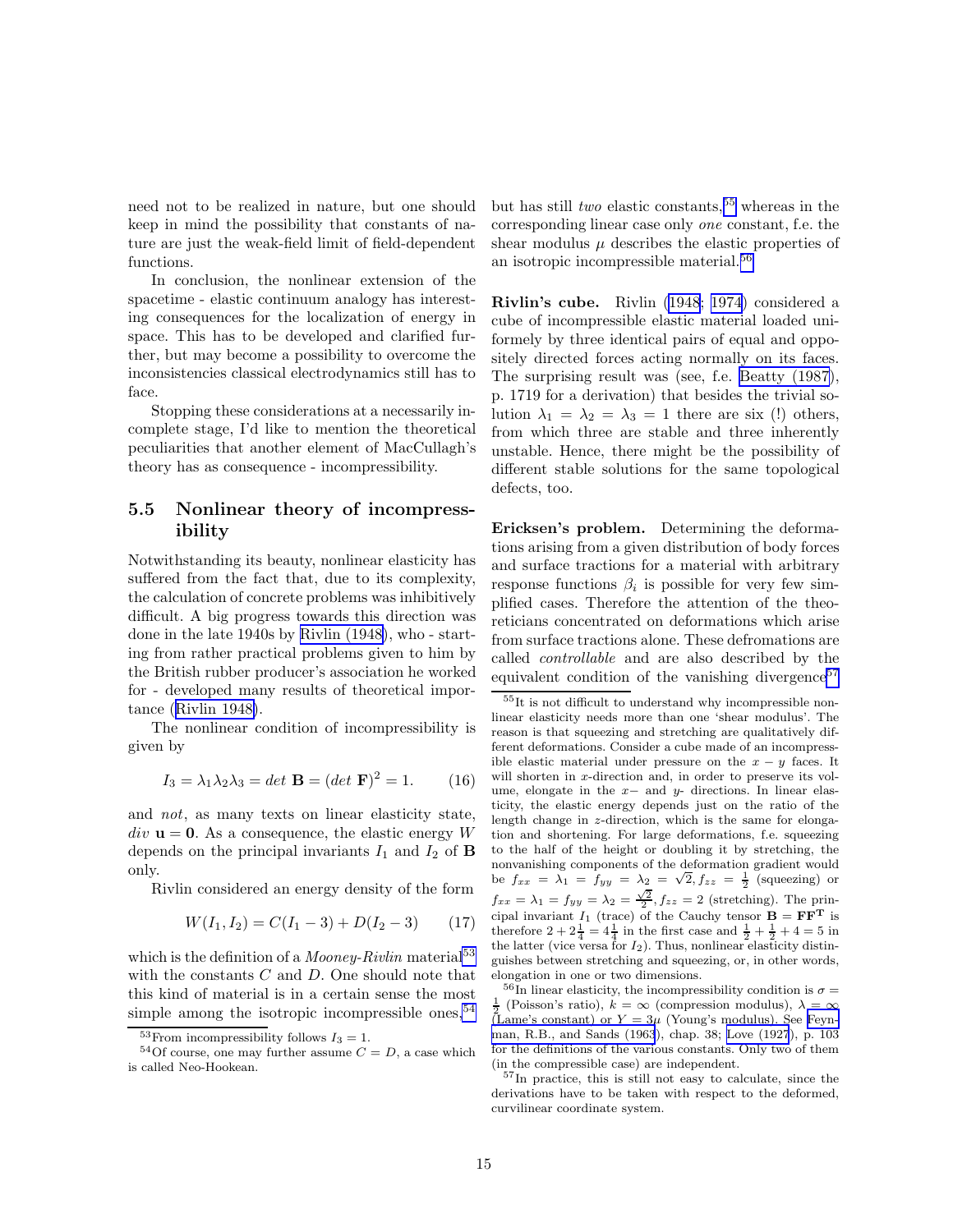<span id="page-15-0"></span>of the stress tensor  $div \mathbf{T} = 0$ .

The reason why dealing with controllable deformations is still a 'dirty' work is that the materialdependent response functions  $\beta_i$  still enter the cal[culations. However, in nonlinear elasticity exists an](#page-18-0) interesting class of solutions in which the  $\beta_i$  drop out of the final result, and these solutions are called 'universal'.<sup>58</sup>

Therefore, theoreticians were particulary interested in controllable deformations which are independent of the  $\beta_i$  (universal deformations), and [Er](#page-17-0)[icksen \(1954](#page-17-0)) was the first to ask the question: 'which deformations are possible in every isotropic, perfectly elastic body ?'.

For *compressible* materials the answer [\(Ericksen](#page-17-0) [1955](#page-17-0)) is that only homogeneous deformations (that means with a constant deformation gradient  $\bf{F}$ ) are possible. Surprisingly, for *incompressible* materials this is not the case. Ericksen gave examples of 4 different families of deformations and conjectured this classification to be complete. In the meantime, however, a fifth familiy has been detected, and it is still an open question if there are others or not (see [Beatty \(1987](#page-16-0)) and [Saccomandi \(2000\)](#page-18-0) for a description of the families). This is just to give an example why the incompressible case is of theoretical interest.

### 5.6 Waves

Of course, the highly nonlinear condition eqn. [16](#page-14-0) again complicates a lot the nice behaviour of eqn. (2) that led to linear electrodynamics. One important question is: May in the nonlinear case still waves exist that correspond to the electromagnetic waves we observe ? Almost nothing is known about waves in the general case.

However, for the simpler case of eqn. [\(17](#page-14-0) ) mentioned above some remarkable results hold:

> "'That is, *in a Mooney-Rivlin material subject to homogeneous strain, all disturbances parallel to a given transverse principal axis are propagated at a common speed and in unchanged form.* Perhaps this is a characterizing property

of the Mooney-Rivlin material; in any case, the possibility of waves of permanent form is certainly unexpected in a theory of finite deformation."' ([Truesdell](#page-18-0) and Noll 1965, par. 95, p. 351 above).

Quite recently, [Boulanger and Hayes \(1994\)](#page-16-0) and [Boulanger \(2000](#page-16-0)) have discovered that these solitonlike solutions which maintain their wave form while propagating exist also in the case of arbitrary, finite deformations.<sup>59</sup>.

That means that not only the classical behaviour of electromagnetic waves is recovered from nonlinear elasticity, but there are hints for a particle-like behaviour of propagating solutions coming from the nonlinear treatment.

# 6 Conclusions

The main purpose of this paper was to attack two popular preconceptions among today's physicists.

The first one regards the compatibility of aether theories with the experimental facts of special relativity. It has been given evidence that not the concept of the aether as such is wrong, but the idea of particles consisting of external material passing through the aether. Rather the aether is a concept that yields special relativity in a quite natural way, provided that topological defects are seen as particles.

Independently from this, topological defects appear interesting, because they have been shown to behave as quantum mechanical particles under various aspects.

The second prejudice regards the compatibility of quantum mechanics with Einstein' attempts of a unified field theory using teleparallelism. While there is no doubt that this theory presented in the stage around 1930 is wrong, I hope to have convinced the reader that it is worth to be studied as well. On the one hand, there is a very close relation -probably unknown to Einstein- to the theories of the incompressible aether, on the other hand Einstein's theory anticipated the continuum theory of topological defects developed in the 1950s. Therefore, there is a clear possibility that quantum theory may emerge from the geometries Einstein con-

<sup>58</sup>The most common and simple example is the simple shear of a rectangular block that in nonlinear elasticity cannot be produced by shear stresses only. Rather the shear stress is determined by the difference of the normal stresses only, see [Truesdell and Noll \(1965](#page-18-0)).

 $^{59}\mathrm{The}$  authors investigated even the more general case of a previously deformed material.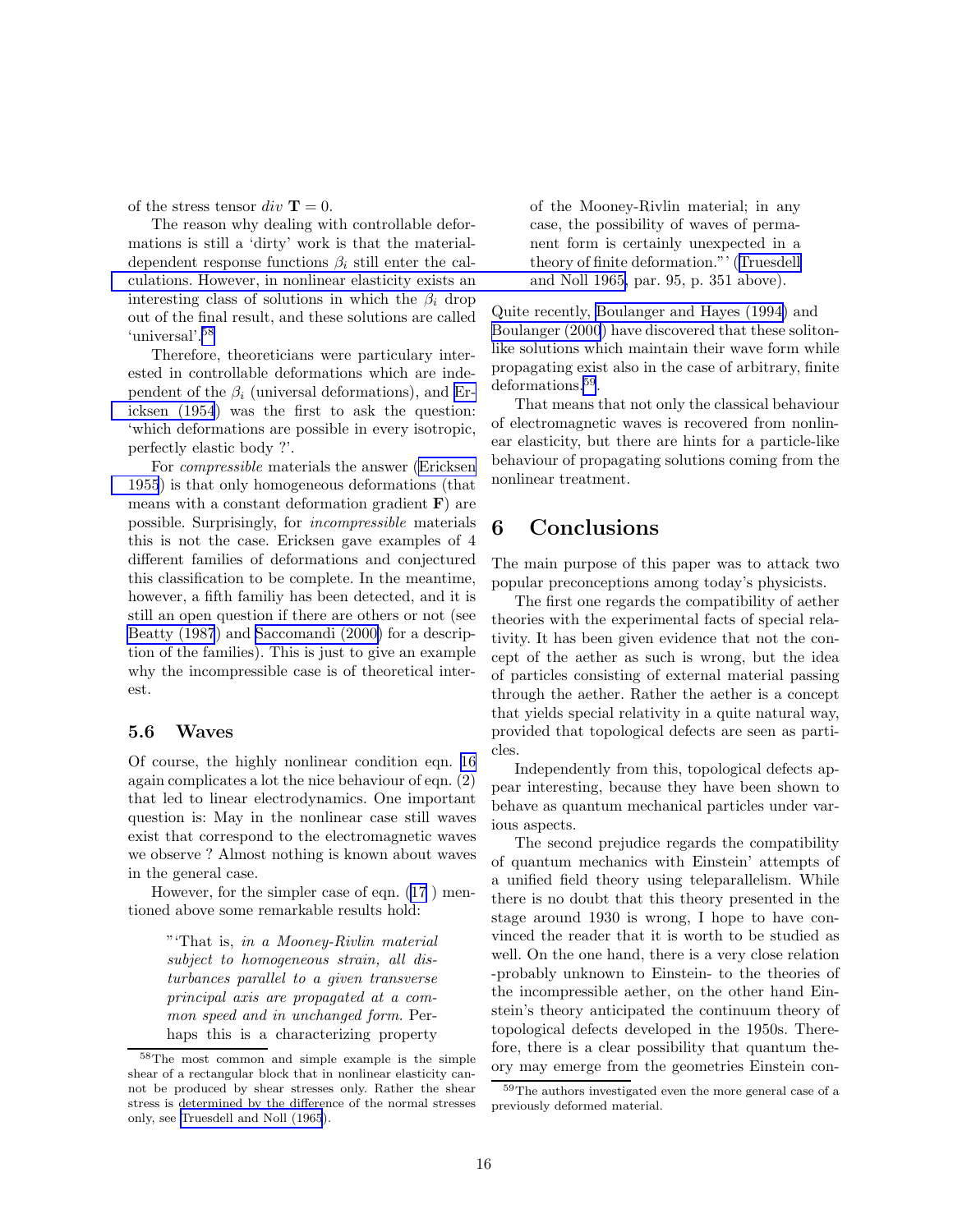<span id="page-16-0"></span>sidered, even if his verbal attacks at that time still support today's common opinion of the incompatibility of his unified theory and quantum mechanics.

As a consequence, the author proposes to develop the far reaching analogies between spacetime and an elastic continuum in the most natural wayleaving the linear approximation and apply the nonlinear theory of finite deformations wherever possible.

The serious shortcut of MacCullagh's theory, the impossibility of electrical charges, can be overcome by applying the nonlinear theory. Other features of the general theory, like the localization of energy, appear promising or at least not contradictory to experimental facts.

Even if some topics neccessarily have been discussed in a qualitative manner, the paper should contribute to help mathematics play a stronger role in theoretical physics.

In view of the open problems mentioned in section 1, the development of the theories that have come up in past decades seems to be rather exhausted.

One should therefore ask the question if physics can gain further insight from discussing events on the Planck scale or from the mathematics of differential geometry and homotopy groups.

A reconsideraton of some old-fashioned physical theories with modern mathematics could be even more than a matter of historical interest that physicists and mathematicians of the 19th and the beginning 20th century merit.

Acknowledgement. I wish to thank Daniel Grumiller and Prof. Millard Beatty for commenting on the manuscript.

# References

- Bailey, D. H. and R. P. Ferguson (1989). Numerical results on relations between fundamental constants using a new algorithm. *Mathematics of Computation 53*(188), 649.
- Beatty, M. F. (1987). Topics in finite elasticity: Hyperelasticity of rubber, elastomers, and biological tissues - with examples. *Appl. Mech. Rev. 40*, 1699–1733.
- Bilby, B. A., R. Bullough, and E. Smith (1955). Continous distributions of dislocations: a new application of the methods of non-riemannian geometry. *Proc. Roy. Soc. London, Ser. A 231*, 263–273.
- Boulanger, P. (2000). Finite amplitude Mooney-Rivlin and Hadamard materials. *Proceedings of the CISM school 'topics in finite elasticity'.*, 9.
- Boulanger, P. and M. Hayes (1994). Further properties of finite-amplitude plane waves in deformed Mooney-Rivlin Materials. *Quart. J. Mech. appl. Math. 48*(3), 427–464.

Brans and Dicke (1963).

Cartan, E. (1922). *C.R. Akad. Sci. 174*, 593.

- Cauchy (1827). De la pression ou tension dans un corps solide; sur la condensation et la dilatation des corps solides; sur les equations qui expriment les conditions d'equilibre ou les lois de mouvement interieur d'un corps solide. *Exercises de mathematique*.
- Debever, R. (1979). *Elie Cartan- Albert Einstein: Letters on Absolute Parallelism*. Princeton University Press.
- Dirac, P. A. M. (1938). Classical theory of radiating electrons. *Proc. Roy. Soc. London A 167*, 148–169.
- Dirac, P. A. M. (1939). The relation between mathematics and physics. *Proc. Roy. Soc. Edinburgh 59*, 122–129.
- Dirac, P. A. M. (1951). Is there an aether ? *Nature 168*, 906.
- Dzyaloshinskii, I. (1980). Gauge theories and densities of topological singularities. In R. Balian, M. Kleman, and J.-P. Poirier (Eds.), *Les Houches, Session 35*, pp. 317–360. Amsterdam: North-Holland.
- Eddington, A. S. (1929). *The nature of the physical world*. New York: Cambridge Univ.Pr.
- Einstein, A. (1928a). Neue Möglichkeit für eine einheitliche Feldtheorie von Gravitation und Elektrizität, English translation available under www.lrz.de/~aunzicker/ae1930.html. *Sitzungsberichte der Preussischen Akademie der Wissenschaften, phys.- math. Klasse* (June 14th), 224–227.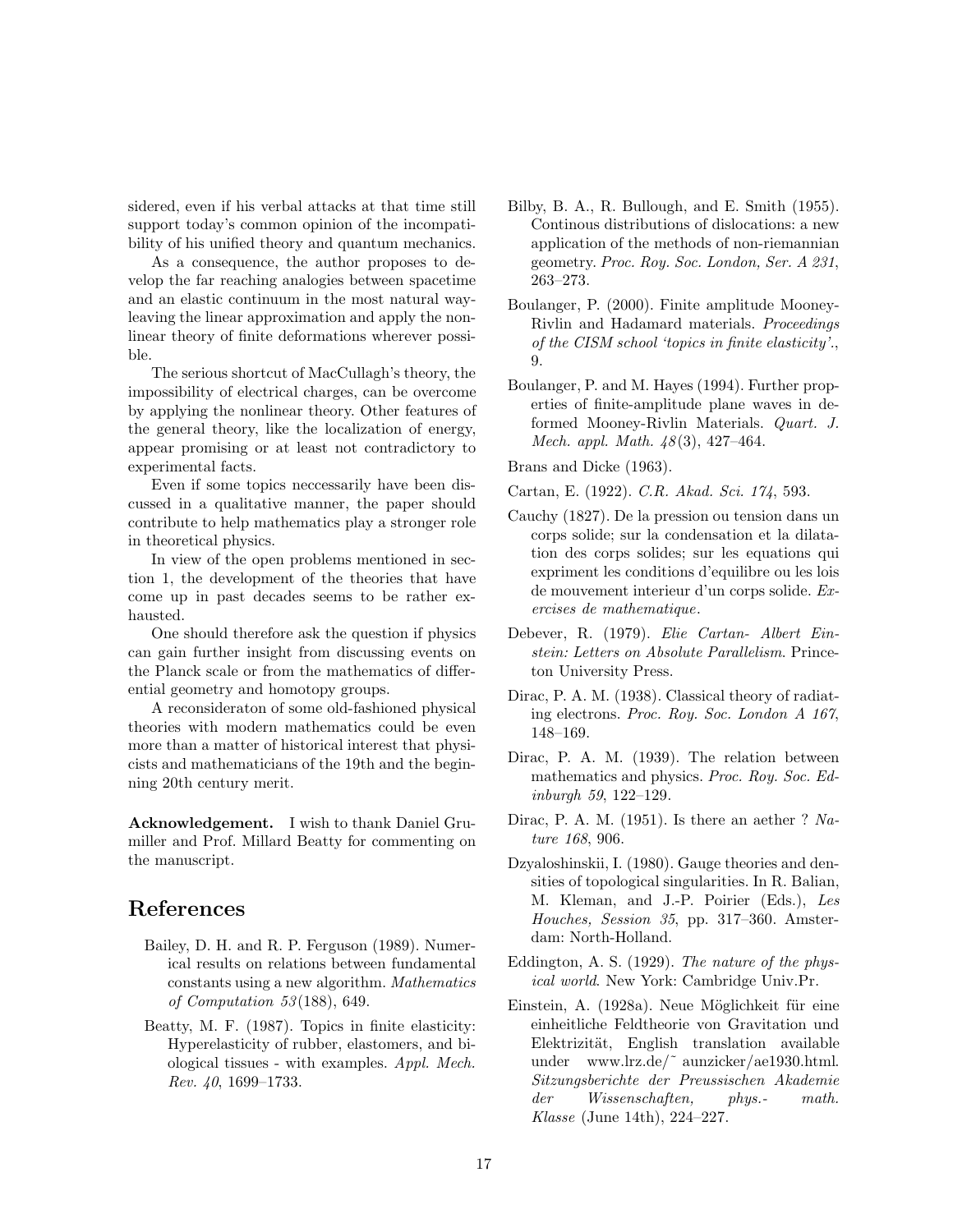- <span id="page-17-0"></span>Einstein, A. (1928b). Riemannsche Geometrie unter Aufrechterhaltung des Begriffes des Fernparallelismus, English translation available under www.lrz.de/˜ aunzicker/ae1930.html. *Sitzungsberichte der Preussischen Akademie der Wissenschaften, phys.- math. Klasse* (June 7th), 217–221.
- Einstein, A. (1930). Auf die Riemann-Metrik und den Fernparallelismus gegründete einheitliche Feldtheorie, English translation available under www.lrz.de/˜ aunzicker/ae1930.html. *Mathematische Annalen 102*, 685–697.
- Ericksen, J. L. (1954). Deformations possible in every isotropic, incompressible perfectly elastic body. *ZAMP 5*, 466–488.
- Ericksen, J. L. (1955). Deformations possible in every isotropic, compressible perfectly elastic material. *J. Mathematical Physics 34*, 126– 128.
- Eshelby, J. D. (1949). Uniformly moving dislocations. *Proceedings of the Physical Society London A 62*, 307–314.
- Feynman, R. (1985). *QED a Strange Theory of Light and Matter*. Princeton: Princeton University Press.
- Feynman, R., L. R.B., and M. Sands (1963). *The Feynman Lectures in Physics* (2nd ed.), Volume II. California Institute of Technology.
- Flanders, H. (1963). *Differential Forms with Applications to the Physical Sciences* (Dover reprint 1989 ed.). Mineaola, N.Y.: Dover.
- Frank, C. F. (1949). On the equations of motion of crystal dislocations. *Proceedings of the Physical Society London A 62*, 131–134.
- Günther, H. (1988). On Lorentz symmetries in solids. *physica status solidi (b) 149*, 104–109.
- Günther, H. (1996). *Grenzgeschwindigkeiten und ihre Paradoxa*. Teubner.
- Hehl, F. W., G. D.Kerlick, P. v.d.Heyde, and J. M. Nester (1976). General relativity with spin and torsion: foundations and prospects. *Review of Modern Physics 48*, 393–416.
- Huang, W. and T. Mura (1970). Elastic field and energies of a circular edge disclination and a straight screw disclination. *Journal of Applied Physics 41*(13), 5175–5179.
- Kaku, M. (1993). *Quantum field theory*. New York: Oxford Univ. Press.
- Kondo, K. (1952). *RAAG Memoirs of the unifying study of the basic problems in physics and engeneering science by means of geometry*, Volume 1. Tokio: Gakujutsu Bunken Fukyu-Kay.
- Kosevic, A. M. (1962). The deformation field in an isotropic elastic medium containing moving dislocations. *Soviet Physics JETP 15*, 108– 115.
- Kosevic, A. M. (1979). Crystal dislocations and the theory of elasticity. In F. Nabarro (Ed.), *Dislocations*, Volume 1, Chapter 2, pp. 33– 141. Amsterdam: North-Holland.
- Kostro, L. (1992). An outline of the history of Einstein's relativistic ether concept. In J. Eisenstaedt (Ed.), *Studies in the history of general*  $relativity$ , pp. 260–280. Boston: Birkhäuser.
- Kröner, E. (1959). *Kontinuumstheorie der Versetzungen und Eigenspannungen*. Springer.
- Kröner, E. (1960). Allgemeine Kontinuumstheorie der Versetzungen und Eigenspannungen. *Arch. Rat. Mech. Anal. 4*, 273–334.
- Kröner, E. (1986). The continuized crystal- a bridge between micro- and macromechanics ? *Zeitschrift f¨ur angewandte Mathematik und Mechanik 66*, T284–T292.
- Landau, L. D. and E. M. Lifshitz (1972). *Theoretical Physics - Classical Field Theory*, Volume II. Nauka.
- Love, A. E. H. (1927). *The Mathematical Theory of Elasticity* (2 ed.). Dover Reprint.
- MacCullagh, J. (1839). Transactions of the Royal Irish Academy XXI, p. 17. In S. E. Whittaker (Ed.), *A History of the Theories of Aether and Electricity*, Volume 1, pp. 142. Dover reprint 1951.
- Marsden, J. and T. J. R. Hughes (1983). *Mathematical Foundations of Elasticity*. Englewood Cliffs, N.J.: Prentice Hall.
- Michel, L. (1980). Classification topologique des defauts et des configurations des milieux ordonnes. In R. Balian, M. Kleman, and J.-P. Poirier (Eds.), *Les Houches, Session 35*, pp. 361–384. Amsterdam: North-Holland.